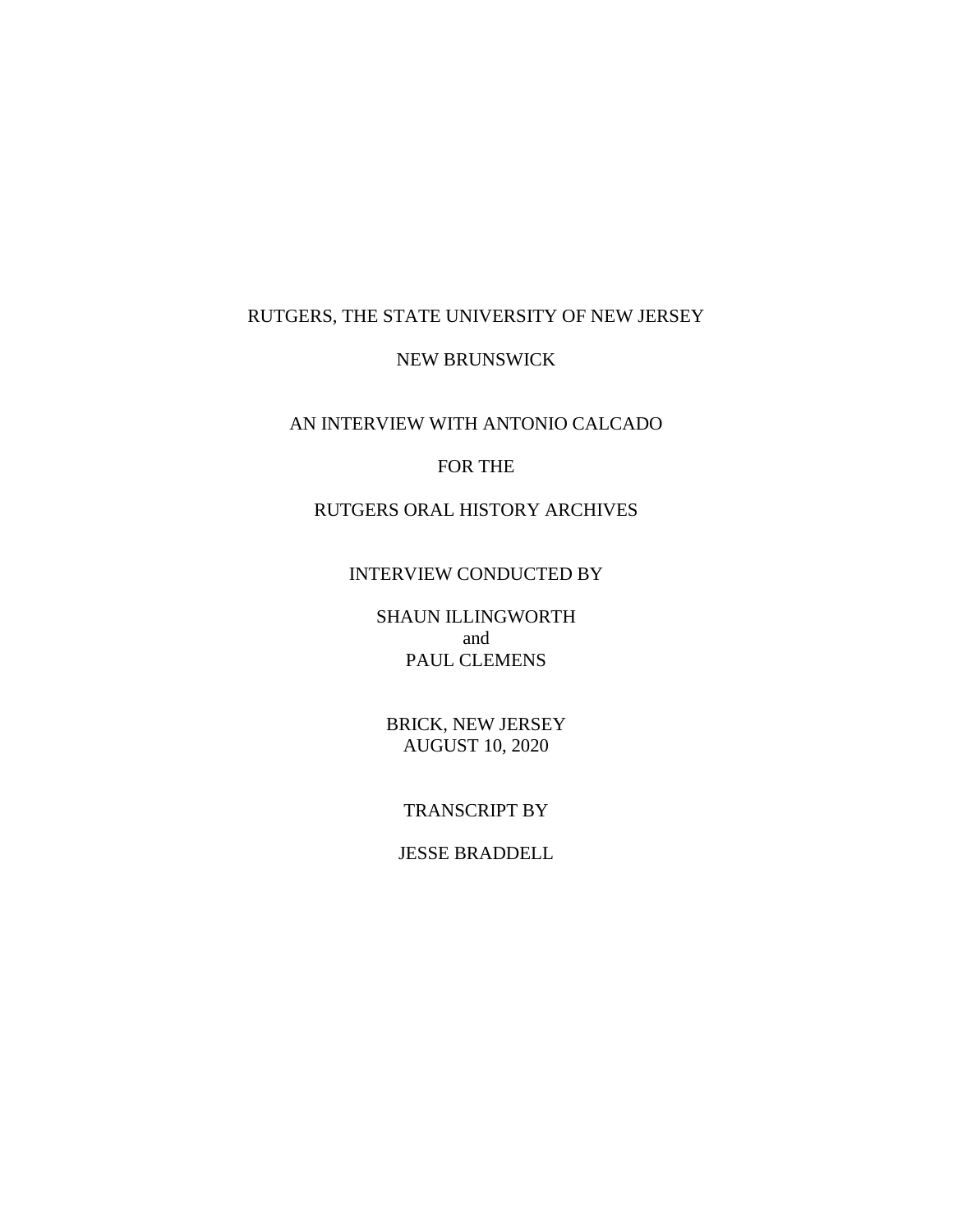Shaun Illingworth: This begins an oral history interview for the Rutgers Oral History Archives with Shaun Illingworth in Hightstown, New Jersey interviewing--please, sir, say your name.

Antonio Calcado: This is Antonio Calcado, in Brick, New Jersey.

Paul Clemens: This is Paul Clemens, in Metuchen, New Jersey.

SI: The date is August 10, 2020. Thank you all for making time today for this session. I would like to begin by asking you where and when you were born.

AC: So, I was born in Newark, New Jersey, actually, on August 8 of 1961.

SI: We would like to get a sense of the backgrounds of our interviewees. For the record, can you tell us a little bit about your parents, where they were born, where they came from, and what they did in their lives?

AC: Sure. My parents were immigrants, came over in the early '40s, and migrated to the United States from Portugal, separately, I might add. They actually met here and lived in Newark their whole lives after migrating to the United States. My father was a boatbuilder, initially, and a carpenter later, and my mother was a seamstress for forty-one or forty-two years before she retired.

I was born and raised in Newark and, actually then, a product of the Newark school systems, moved on to Seton Hall University, worked my way through school, and that's my background. Then, I worked a bit at a design and construction firm that I was involved with.

SI: I am curious, both coming from Portugal, did your parents ever talk about what motivated them to come here?

AC: Opportunity for sure. They're from small towns that were very, very rural, especially in the '30s, late '30s. So, they came just about before the beginning of World War II, although the rumblings were already there. My mother would speak of the zigzag pattern on her ship as she came across, with the blackout curtains, and my father as well. Basically, it was all about opportunity and trying to make a better life for themselves and for their future family.

SI: Do you know what drew them to Newark?

AC: So, Newark was [an] immigrant community. There were a few places that had a large Portuguese population. One was Massachusetts, Gloucester, specifically because of the fishing villages, New Bedford, and then Newark actually had a pretty large Portuguese community as well. So, that was just fitting in with your community, and that was probably the three largest areas for Portuguese immigrants at that point in time. A small country, so it wasn't an overwhelming number of immigrants that would've come across, but it was a very, very, very third world-ish type of country, believe it or not, even in the '30s and the '40s.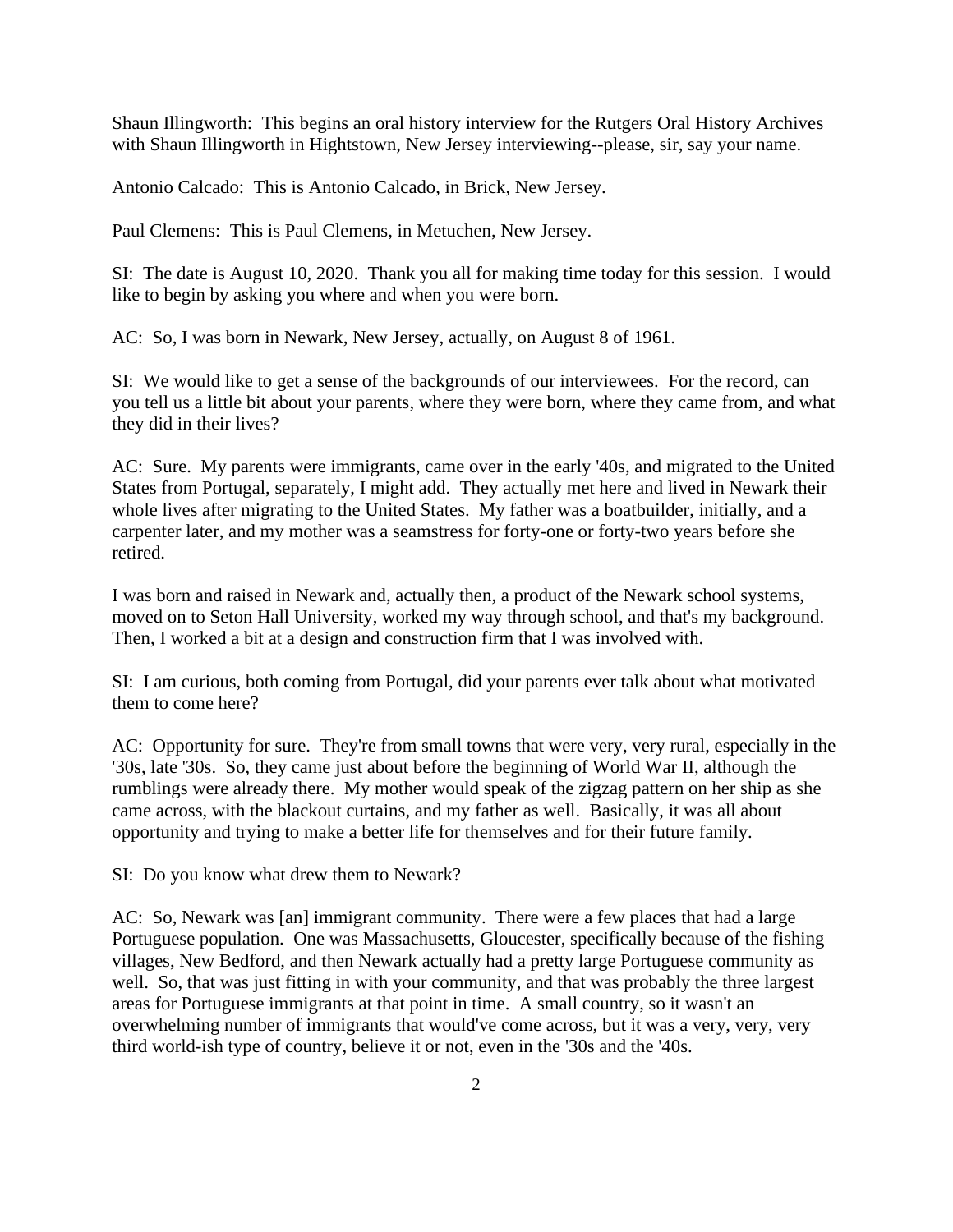SI: When they came to Newark, was the Ironbound, the large Portuguese community, there?

AC: That is correct. That's where they immigrated to, again, separately, different years, and they met in the Ironbound, yes.

SI: Did they ever talk about how World War II may have affected their lives? Did your father have to serve in the military soon after he got here, for example?

AC: So, he did not. He did not. He worked a number of different jobs during the war but was never called to serve, nor was my mother. My father was seventeen, and my mother was sixteen, and both of them immigrated alone. So, it was really just kind of fending for yourself. They, of course, speak to wartime experiences, but when you came from really having absolutely nothing to still having limited amounts, limited amounts of anything was more than nothing. So, it was kind of an interesting experience, even farming little patches of farms at what is now Newark Airport. The airport was already there, but not as large as it is today, of course. You had tenant farmers, so to speak, or people would squat and then have an eight-by-eight piece of land that they would farm and grow different types of vegetables, talk about what the city looked like, at that point in time, and about all the conservation of materials and all those types of things. Walking the railroad tracks--Ironbound--the railroad tracks to pick up coal that had fallen off the railroad cars to heat the apartments that they lived in. There were still coal-fired types of stoves that would be working in those apartments.

SI: So, tell me--oh, one second, one of my kids is trying to get in. [laughter] So, you were born maybe about twenty years after they came to the United States.

AC: Correct.

SI: Do you have older siblings?

AC: I have an older brother, eleven years older than I. So, there's a big difference between us.

SI: When you were growing up, what street or neighborhood were you in, and what are your earliest memories of that area?

AC: So, the first home I grew up in, it was a residential neighborhood, not an industrial neighborhood, but it was a six-family tenement that had a shower in the basement. We used to go to something called the bath house to actually bathe on a regular basis, because six people in the basement trying to bathe didn't--six families I should say--didn't always really work out. We later moved to a two-family home, and that was, of course, much more comfortable than the sixfamily tenement, but you know what you know. It was a residential neighborhood. Everybody was out at night and you sat on the stoops and the porches, and those were the types of things you do, and listen to transistor radios and the New York Mets on the radio. Those are the type of memories--and neighborhood schools. Literally, you walk to school, and there was my school.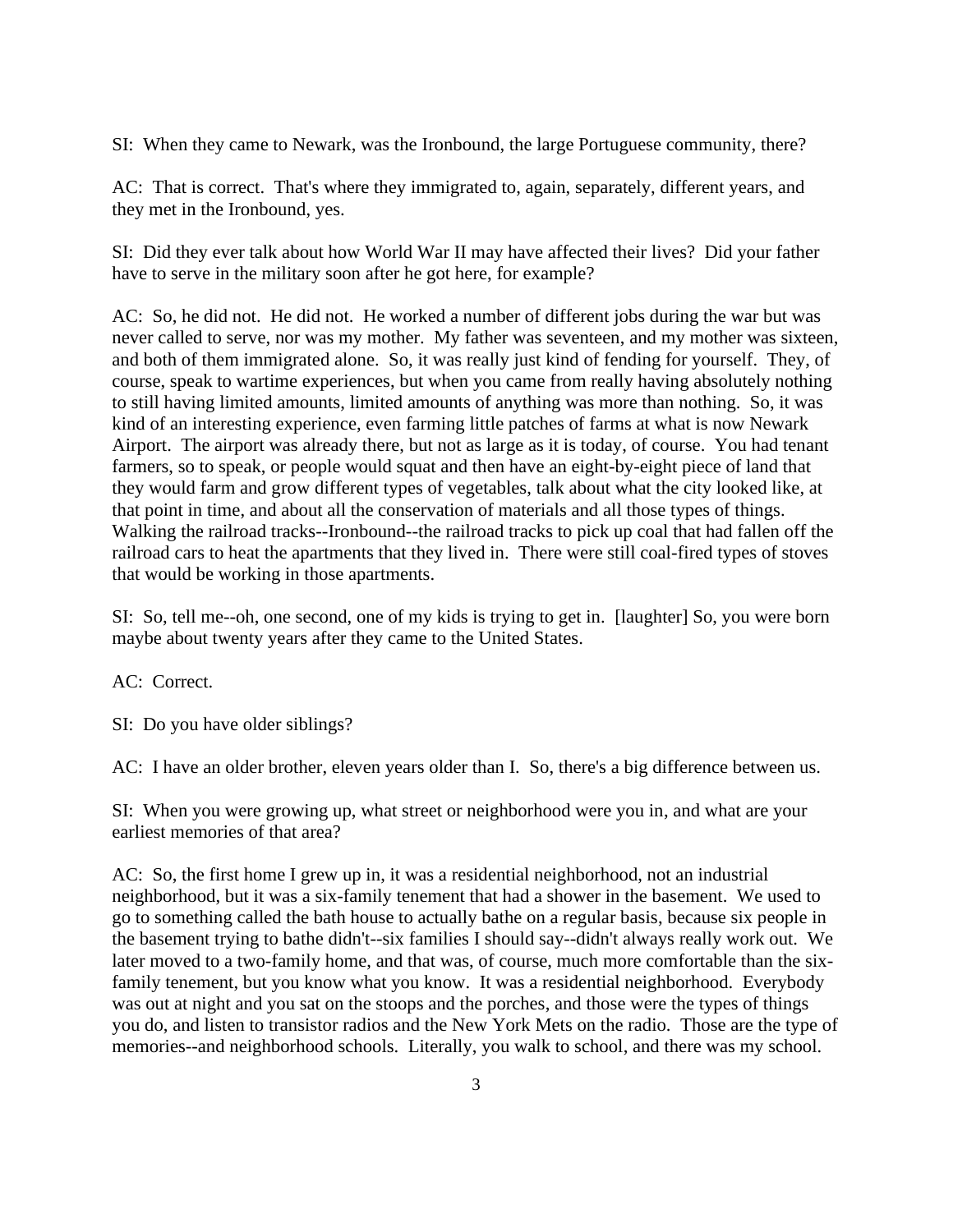My neighborhood didn't have a junior high school or anything like that. It was a K through eight school, and it was [a] fairly peaceful type of existence, for the most part.

We had our, of course, civil strife in the late '60s, and that kind of turned the neighborhood on edge, simply because of all that was happening in the city at that point in time. Then, honestly, the city kind of never really--it's made great strides today, but it's taken a very long time for the city to recover from, really, that civil unrest and the injustices that were happening within the city itself. Even then, it was fairly easy to recognize as to what was happening.

SI: So …

AC: I'm sorry, you cut out.

SI: When you were growing up, what was the name of the elementary school and that sort of thing?

AC: Lafayette Street School was my elementary school, which, actually, my understanding, is one of the oldest buildings in the state by way of a school, that's been running as a school. It was a fairly large, I'd imagine a fairly large school, for what it was. So, it had nine grades, and I don't think I ever was in a class that had--I mean, usually about four sections, as I remember, and I don't think I was ever in a class that had less than thirty-five people in it, thirty-three. Something along that number would've been a typical number. So, it was a pretty big school. Then, I actually went to Seton Hall Prep, when it was in South Orange, and I would take the bus back and forth every day, about a forty-five minute to an hour bus ride through the whole City of Newark, and then, ultimately, went to Seton Hall University.

SI: Tell me a little bit about, again, your neighbors. What was the flavor of the neighborhood? Would you say it was mostly Portuguese, first and second generation, or was it a melting pot?

AC: So, it was a melting pot. We had Lithuanian. We had Portuguese. We had German, still. We had Italians, a very big Italian flavor to the neighborhood. Poles. So, it was a pretty big melting pot of people. Most were first generation or immigrants--well, immigrants, really. This is where they landed, for the most part. Older people would, of course, stay, and the younger generations would typically move out to other places and that could be things like Hillside and Union and Irvington, actually, quite a number of different cities or municipalities, really. Not many of them were actually cities. So, it was a melting pot. There were all different types of people.

Then, it was the type of neighborhood where you had your local stores, for the most part, local shopping. There was one supermarket type of store that sat in the neighborhood. The rest were all local. You went to the butcher shop, and you went to the poultry market and you went to the fish market and you went to the produce market. The major store was, really, for paper goods and those types, canned and paper goods, I would imagine. But I remember, my mother would come home and she'd stop at the different stores on the way home to pick up--if it was fish what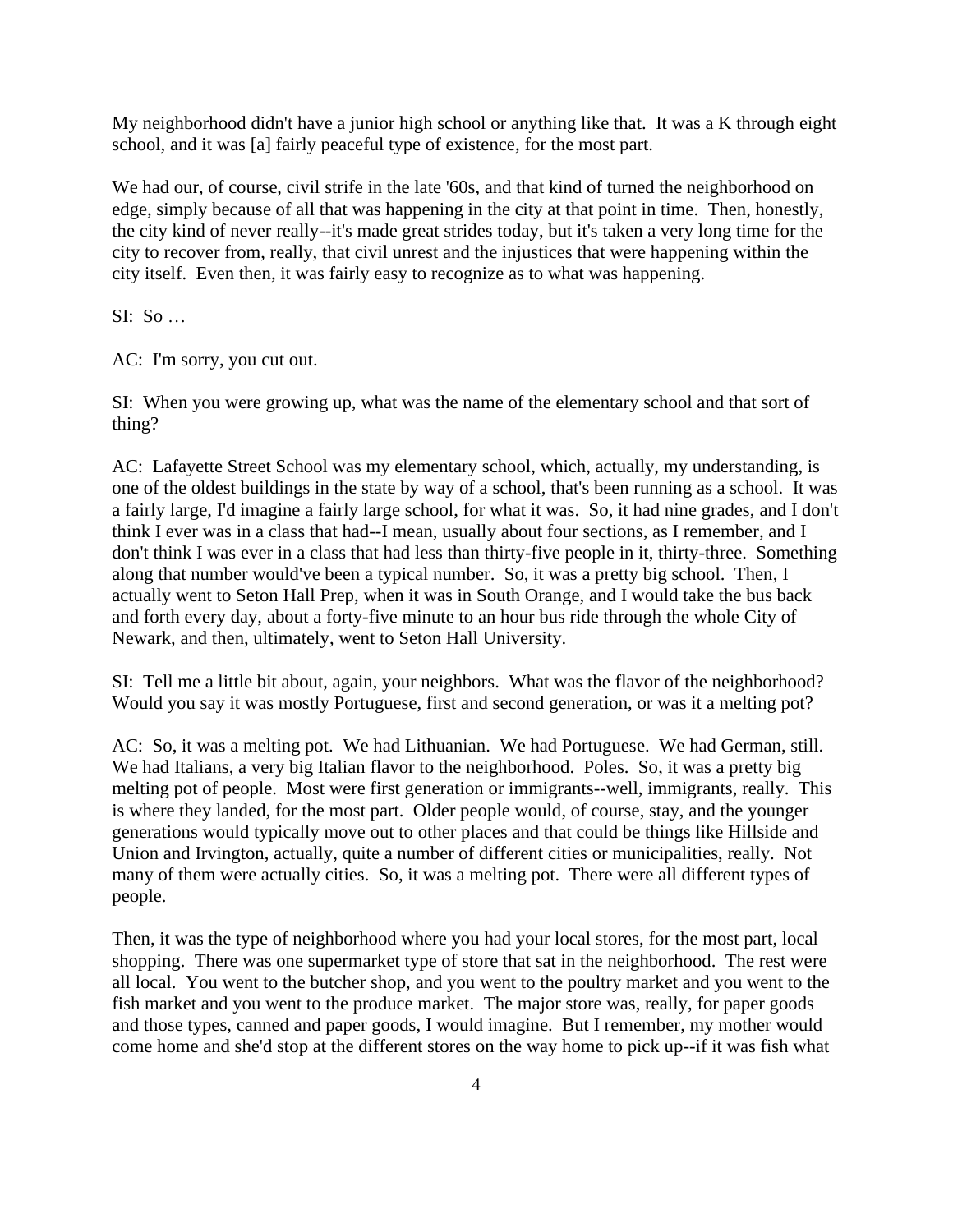was going to be the meal, or if it was--well, the butcher was once a week. Many times, it was done in that fashion, a quick pickup of something necessary for dinner, and then everybody sat down for dinner. That's the way it worked, but everybody was pretty much in the same boat. Nobody had more or nobody had less than everybody else. It kind of all looked the same, for the most part.

SI: In your household, did your parents try to keep up any traditions or aspects, for example, from Portugal in your home life?

AC: All of them, I would say. We only spoke Portuguese in the household, and so meals were all those flavors that you would imagine. There aren't a lot of holidays that aren't holidays we would have, but the meals would be--you would have codfish on Christmas Eve. I mean, that was just the way it was. You would have a roast on Christmas Day. There's a tradition of opening the new wine, which is on November 11th, and when you open that new wine--so, for years, my father made wine--you have chestnuts and wine to try this year's crop, vintage, I should say. So, those types or traditions were kept. Most of the traditions, again, because the holidays weren't that different, Easter, it was what was served what may have been different. So, Easter is always a big goat holiday. Goat is a big traditional dinner for Easter. Those are the types of things, more along the lines of food versus changing of holidays and traditions, because they were very similar.

SI: As you were growing up, going through school, what did you gravitate towards? What were your favorite subjects? What really interested you?

AC: History. History, that's always been a favorite of mine. I wasn't a great math student, but it was more the liberal arts types of courses, so history would've been something I would've enjoyed. I wasn't a big fan of--although, we probably didn't have it--but sciences until I was in high school. So, languages, I enjoyed languages, and I can now get by with at least three, so that's different. So, those were the types of courses, how things worked but not really from a scientific perspective, those types of things.

SI: Growing up, did religion play a role in your life at all?

AC: So, my parents were very religious, Catholics, and they, actually, were founding members of a church in Newark that still exists today, Our Lady of Fatima Church on Jefferson Street. So, they were very religious. I did all my sacraments and always liked the church, was an altar boy, all those good things that one might imagine. I'm still a practicing Catholic until today. So, yes, it was a big influence in our household, without a doubt.

SI: Growing up, what activities would you be involved in outside of school? Were there organized activities, or was it mostly just playing in the street with friends, that sort of thing?

AC: So, there were none that [were] really organized. At some point, I did join some Boy Scout troop, but it was much later on. Mostly, it was just playing outside with friends. So, I was never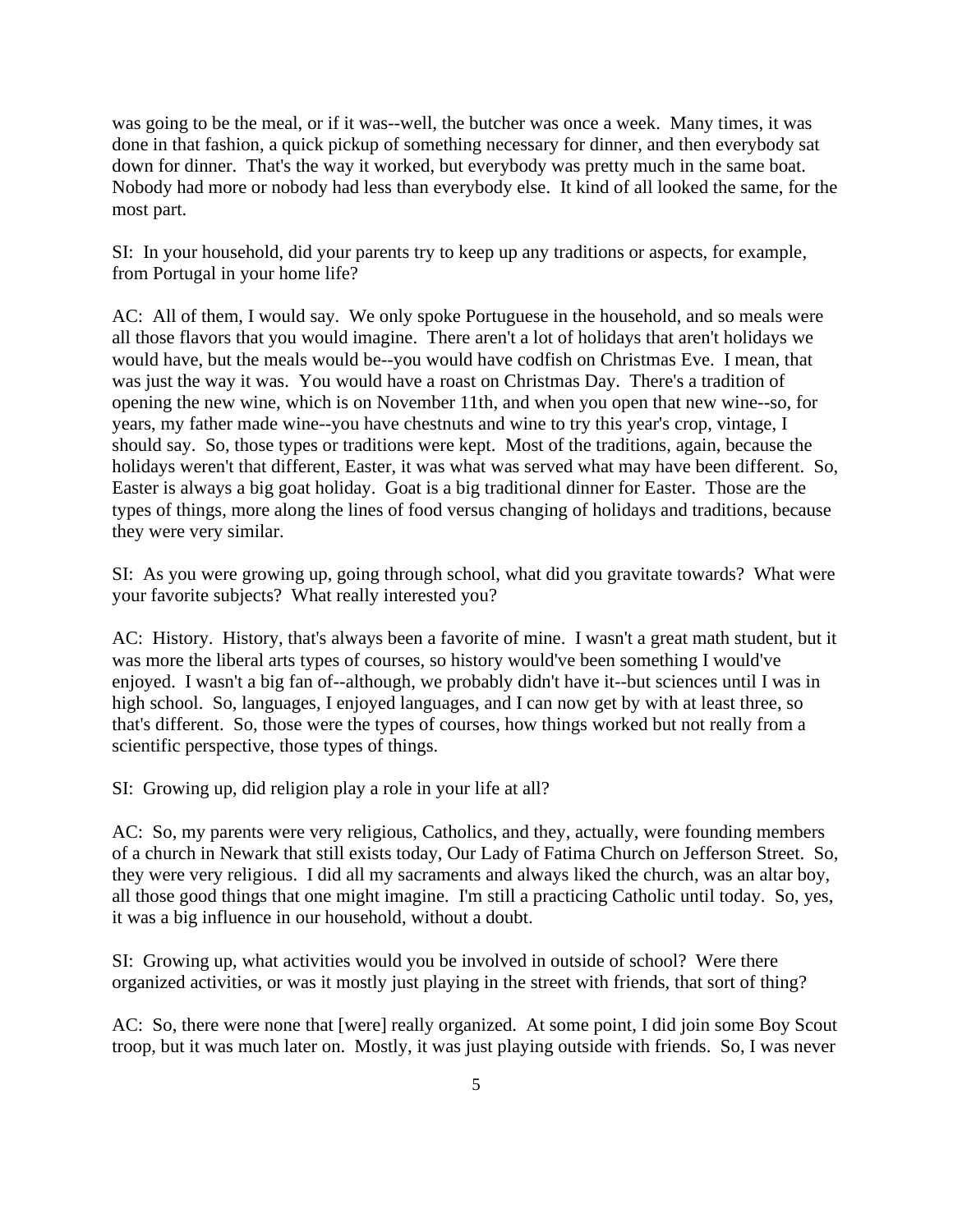in things like Little League or Pop Warner--well, I guess they had a Little League. I don't remember football, but certainly, there was Little League. [There were] none of those organized activities at all, ever, or even after school. So, interestingly, I don't believe, at least in elementary school, that there was after-school coordinated activities, co-curriculars. There certainly weren't sports, but I don't recall there being co-curriculars as well, just wasn't offered. So, basically, it was playing in the street with your friends.

SI: You mentioned you speak a number of languages. There is Portuguese and English, obviously. What other language do you speak?

AC: So, I get by pretty well in Spanish and it depends on the dialect, of course. Many would say, "Well, that's similar to Portuguese," but it's not. It's not at all. Many of the words are very different from one to the other. So, [it] actually makes it more difficult, because you fall back to your native tongue when you're trying to speak in another language. I can get by in French. I can do some of that. So, those are basically the four that I can get by in. I can understand Italian, but aside from ordering dinner, I can't go pretty much further than that, but I can understand what people are trying to say.

SI: I am just curious. Did that come through school? It was not from speaking with neighbors when you were growing up with different languages.

AC: So, French was in school. That was in high school. The others were--yes, it was the language of the neighborhood. Spanish and Italian were languages of the neighborhood. The neighbors only spoke Italian, so you had to kind of get onboard to understand what it was that they were trying to say or not trying to say. French, I took in high school specifically because I thought that Spanish would trample all over what I knew and make it more difficult. So, I thought, "I've got to go in a completely different direction," because it was mandatory to take two years of a foreign language, and that's how I wound up taking French actually.

SI: As you were getting a little bit older, becoming a teenager, did you go to work or go for parttime jobs?

AC: Yes, so I've worked my whole life. I was in the, probably, fifth or sixth grade and had--I was about twelve--and had a number of different jobs. One was--there was a rather large, large tenement home that was just around the corner from mine, and I would pull the garbage out twice a week and put the cans in the following day and it must have been thirty or forty cans. I don't remember what they paid. There was a butcher shop that was up the block that, at that time, I would make deliveries--just deliveries--work for tips. There was a church down the block--not the church that we went to--that we used to set up for bingo on Wednesday nights, or something like that. That's at the time that bingo was getting quite a number of people, because I believe that people are inherently gamblers, but anyway. So, I would set the tables and chairs up--and this was at that age--and then progressively move on to other jobs.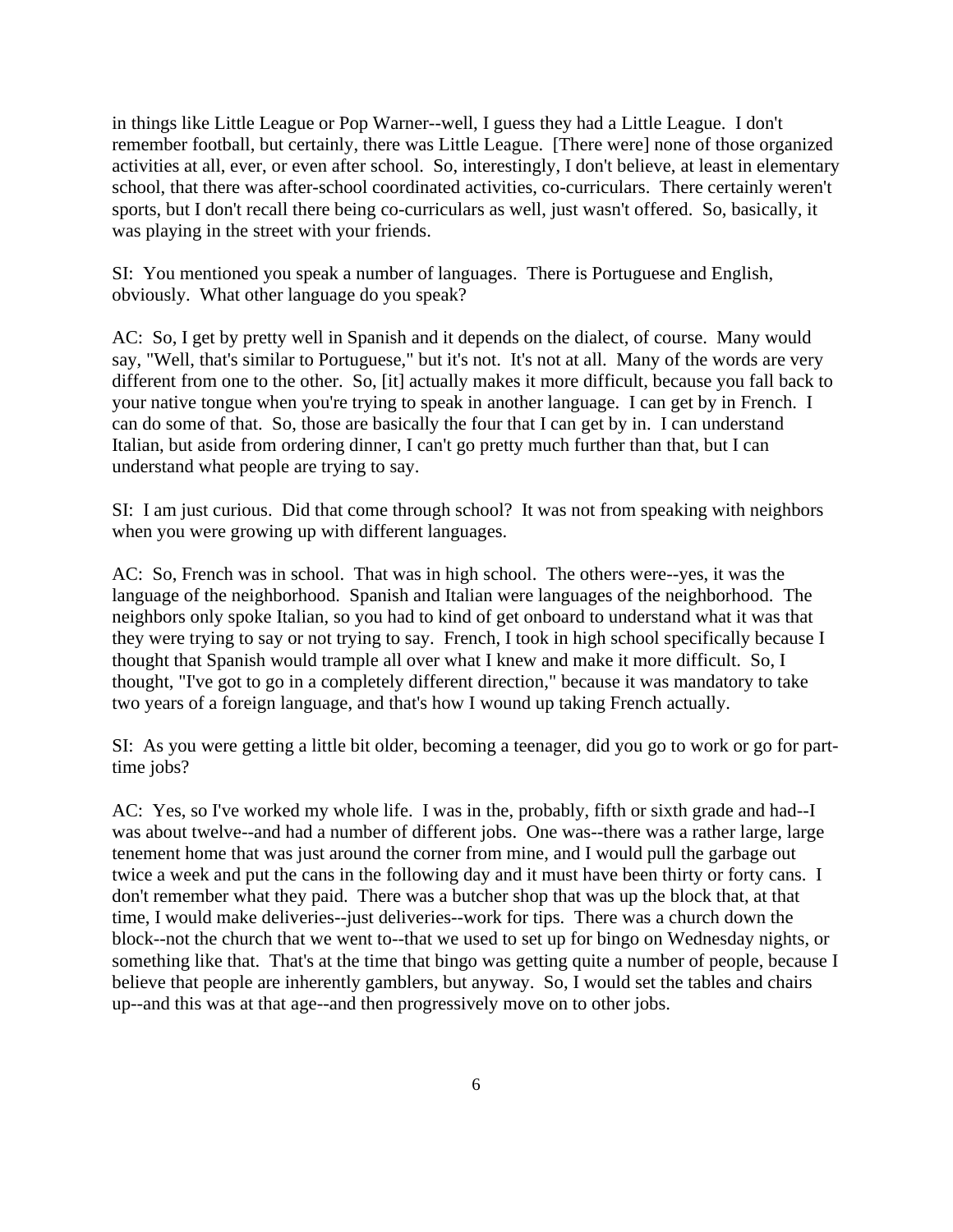By the time I was sixteen, I was a short-order cook. I would get out of school, we used to get out at two o'clock, make my way to my job, and I would do the night, the dinner crowd. So, I'd work from like three to seven and close up and do the dinners. Then, in the summers and then holidays, we'd switch lunch or dinners, depending, and I actually became a pretty prolific shortorder cook. I could turn out two hundred lunches in [an] hour, that people had for lunch, and moving burgers and turkey clubs and all those good things. So, I worked the grill--well, I started with the soda. So, it was three stations. You start there, taking the orders and work the cold sandwiches and then worked, ultimately, the grill, which was my favorite, working the grill. So, yes, I always worked.

I always worked through college. I set up my schedule around being able to work when I was in college. I never stopped working and as many jobs as I could. If I could add them, I would add them, because I had no issue doing that or, even then, side jobs; that wasn't a problem. That lasted for a long time into my professional career as well.

SI: You wound up going to Seton Hall Prep. How did you or you and your family reach that decision? Then, tell us a little bit about the school.

AC: So, we didn't reach the decision together. It was a mandate. My father never had and my mother never had more than a fourth-grade education, and that was it, very elementary type of education. So, they valued education tremendously, because of influence of their friends, whomever that was. I don't recall now, but that was it. That's where you had to go, and you went and it was a one-way decision that was made. So, I went.

The school was a traditionally Catholic school that offered all your typical high school courses, your algebras and your biologies and your physics, and of course, the languages and history courses and those types of things. Then, I had co-curricular and athletic events as well, or I should say, their athletic program. I never participated in any of those.

So, the school started at eight. I had to catch, maybe, what was a six-fifty bus or something like that out of Ferry Street in Newark. I'd make my way all the way up South Orange Avenue, all the way to South Orange, and then when school was out, [I would] haul myself down to the bus stop to get on the bus for the reverse trip. I was never involved in a co-curricular or [an] athletic team, ever, simply because I just didn't have the time. I worked; I wanted to work. It was a long haul, and if you were in a co-curricular, and especially athletics, that would put you into nightfall to come all the way back home and getting home at whatever hour it is that you might be getting home at. So, I chose not--well, not sure I actually had a choice there either, but let's call it my choice. We can go from there, but, no, I never was involved in that.

SI: I would imagine, it was a mix of lay and religious teachers.

AC: Yes.

SI: Did you have mostly folks who were in your order?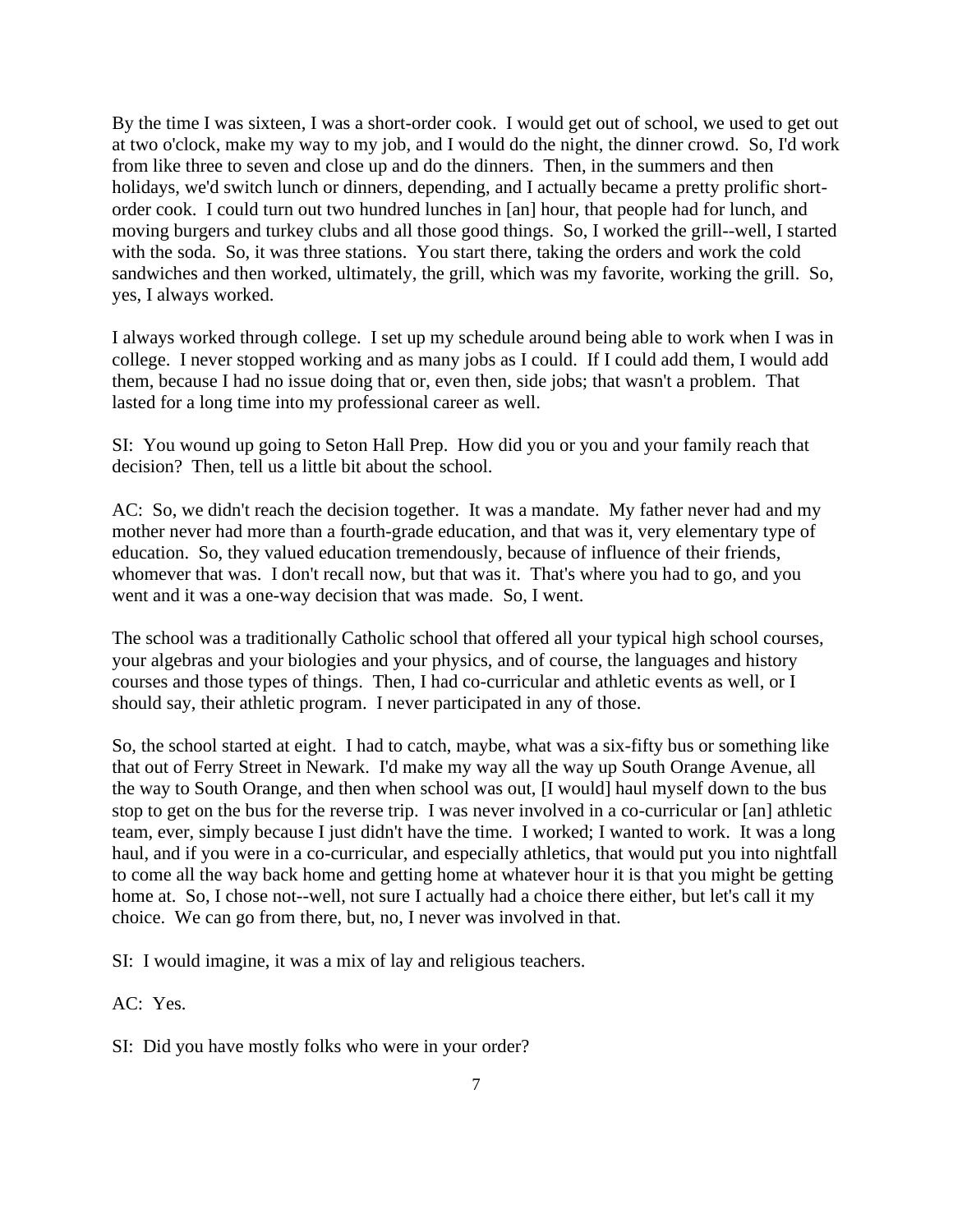AC: No. Interestingly, it was mostly lay teachers, as I recall. So, on any given--if you break it down by semesters--if I had six or seven courses, if I had two people of a religious order, which could've been a brother or could've been a priest or could've been a nun, actually. We had a few sisters who were teachers. That would've been about it. It wasn't an overabundance. They had what was a called a headmaster who was a priest, and the dean of students, who kind of ran the school. He was a layperson, as were most of the administration--was all laypeople, for the most part.

SI: Was there anybody in high school particularly who served as a mentor that kind of directed you when you were thinking about college or thinking about what you might do for a career?

AC: Not a one, no one. You think back now, especially in the business that I'm in now, and think about what may have been all the opportunities that were there to avail yourself of, and the key was just go to college. It wasn't about even the co-curriculars around college, or Greek life, or anything of that nature. No, there was no one, at least for me, that was mentoring me in that way, either in school or outside of school. It was a natural progression to go to college. It was unspoken that that's what you would be doing, again, the value of education.

SI: Did your older brother go to college? Had he been able to do that?

AC: So, he had started but never finished, which added a little more pressure. Interestingly, there's no especially fond memories of high school or college, neither one. It's just more like, "This is what you do," almost like a job. "From eight to two or eight to three, this is what you do." Then, the best part of college was that after your first year, you kind of were able to slot in when you could be there and when you couldn't be there. I tried a lot to do nights, just simply because it worked better for me. The only difference was I wasn't riding a bus; I was actually driving there. That was the difference, but the campus was the same campus at that time. Now, they're separated, but at that time, it was the same campus.

SI: In terms of going to Seton Hall for college, it seems like it was just a natural progression to go from the prep school to the university. What year did you graduate from prep and go into the university?

AC: '79.

SI: Okay.

AC: '79.

SI: It sounds like you commuted the whole time.

AC: I did. I commuted the whole time. So, I'd never had that--again, the irony--I never had that experience of living on campus or anything along those lines. I made some friends, none of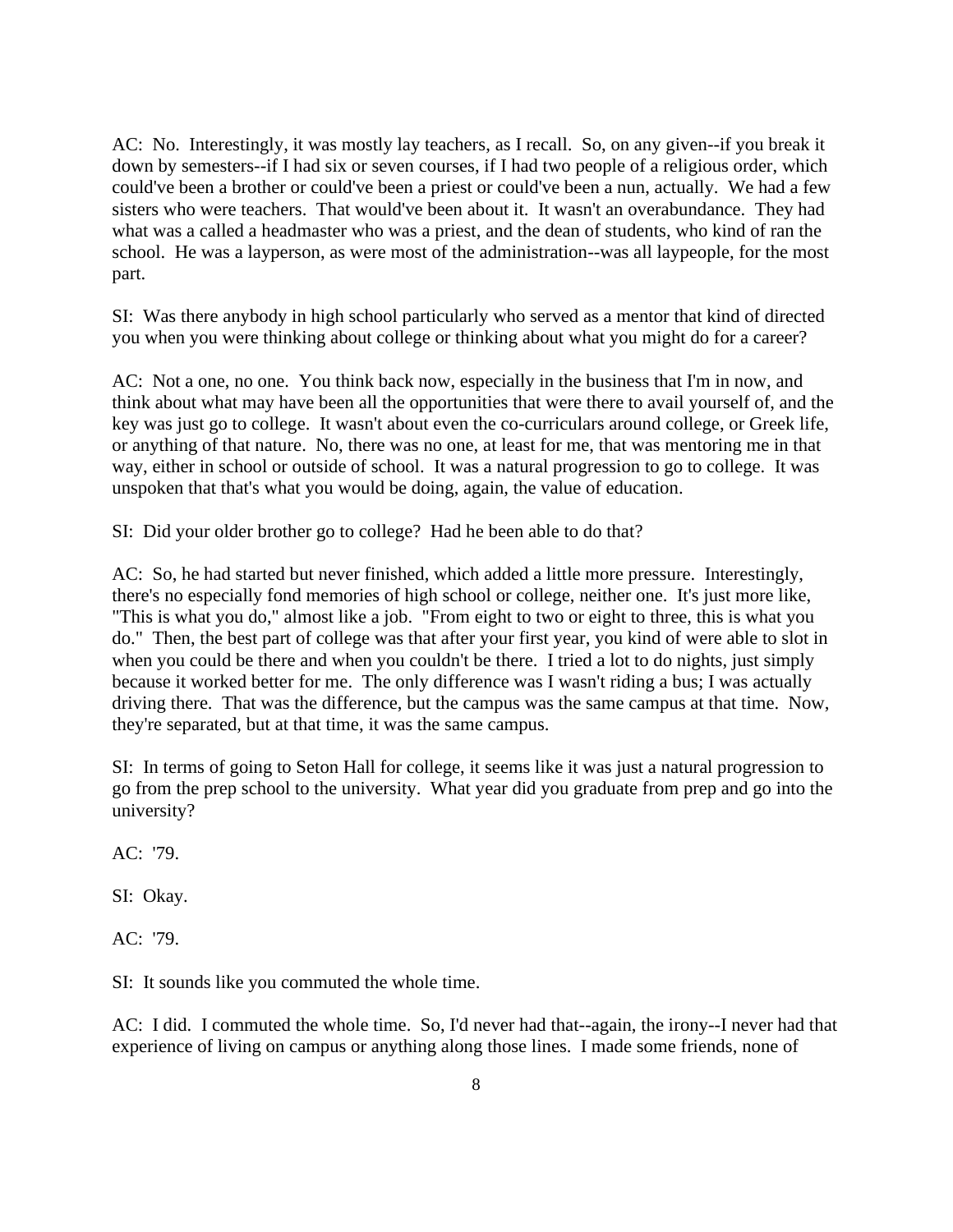which I am in contact with today. In my major, we had a small cohort of people that used to kind of bounce around together, but we took a lot of the courses together. That's really how it happened. When you start to get towards your third year, your junior year, and you're really now concentrating on your major, you kind of wind up that way. It wasn't that big a school, so you'd fall into those types of groups or groupings.

SI: Can you hear me now?

AC: I can hear you.

SI: Okay, yes, I am having trouble with the mute button not clicking off and on when I want it to. What was your major?

AC: So, my major was political science, and again, it was an interest on my part of history, politics, at that point already. I remember as a kid, I would read the newspaper, because in the summer, we were home. I remember sitting in the backyard, and we had a garage--we didn't have grass or anything--we just had a garage and I'd sit in the garage and read *The Star-Ledger*, at that time, from cover to cover every day. I enjoyed that. I enjoyed it a lot. So, I already very much enjoyed politics, how things worked, and history, specifically that area. I don't know if that was me or my parents, I had an inkling of maybe going to law school. Going to law school, at that point in time, a great progression would be to major in political science or history or something along those lines. You really didn't see people then majoring in business and then going to law school. Today's kind of a whole different story, but there was almost a progression. You couldn't become a doctor if you didn't have all the science courses behind you; you'd never get into medical school. It was a similar type of situation. So, that was the thought process, and so I enjoyed those courses, as opposed to statistics, which I never enjoyed, but that was the thought process, how to kind of do that.

SI: Do any of your professors stand out in your memory?

AC: So, we had one who was actually a lawyer that tried cases at the World Court, or something like that, part of the United Nations. (Manning?), I think his name was. He was really a very impressive type of person, so I remember him. I remember another professor who kind of seemed to be a whiz in constitutional issues, I wouldn't say constitutional law, but constitutional issues and deciphering the Constitution. So, yes, I think probably those two, but Manning was the one that was most, I believe, impressive while we were there. There was more of an international flavor, which I found fascinating as well. [Editor's Note: Located in The Hague, Netherlands, the International Criminal Court, known as the World Court, acts as the judicial body of the United Nations.]

SI: In terms of your work outside of the university, did you continue in the job at the diner or restaurant?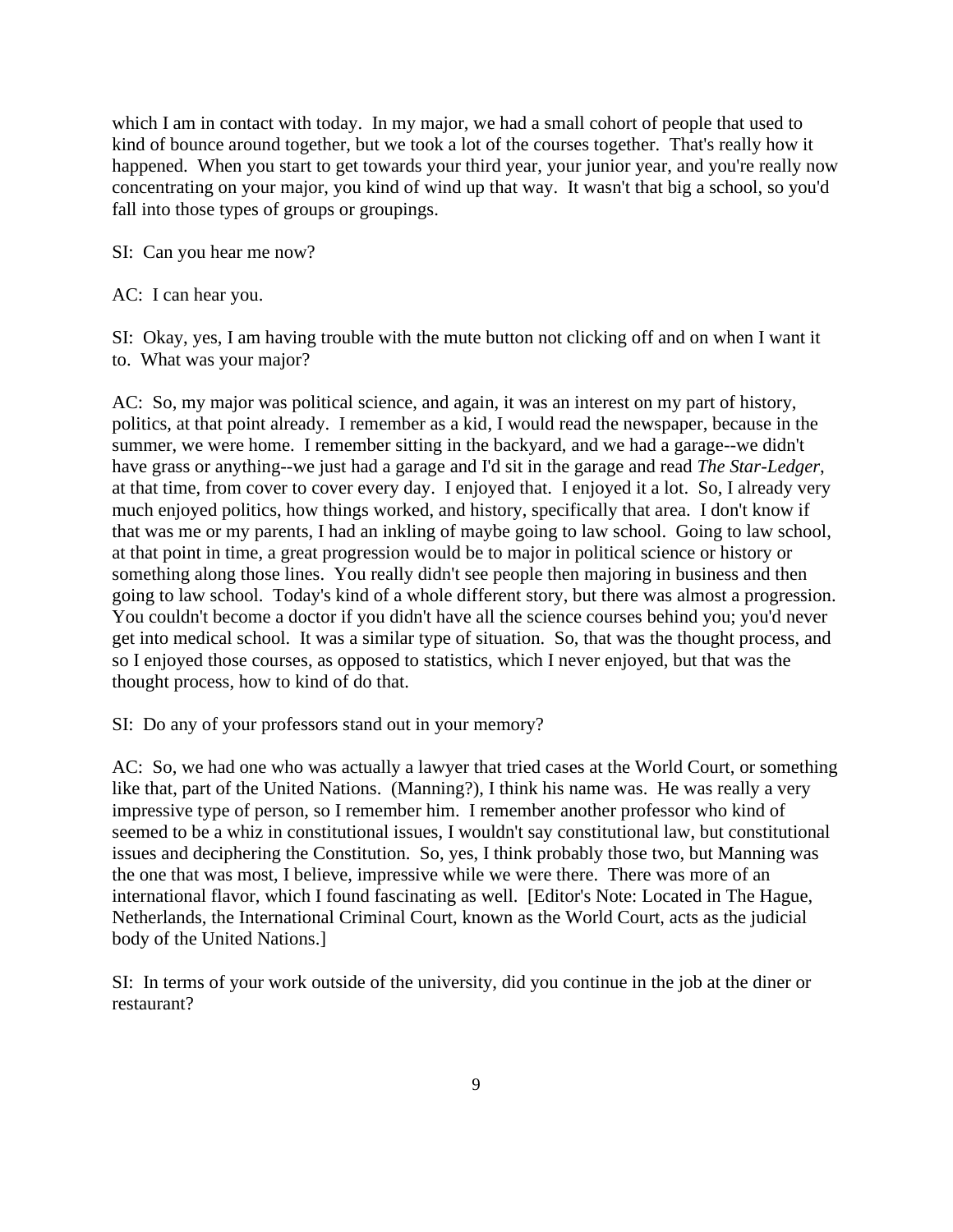AC: In college, I had moved on to a company that was actually doing design and construction work, fixtures, for the most part, institutional displays, those types of things, for Macy's at the time, Federated Department Stores. I found that to be fun. I liked doing that, working with your hands at the same time and watching something come to life, and a lot of pre-planning that you do, you know, if you're building a display, how each piece of that is cut. This is before computers, where you could put in what you wanted and spit out how it's made. That didn't happen. The computer was in your mind. You'd lay out how to take a four-by-eight sheet of plywood and how you maximize, with very little waste, the pieces that you need in order to build that display case. So, I was doing that, and then doing--the irony--so I did that for quite some time and had progressively kind of moved through there as well and moved on to doing all the field measuring and reviewing the drawings for accuracy. Once you have a pretty good flavor for it, you can move on pretty well. So, that's what I was doing, and I continued to do that even after I was done with college. So, it became a full-time job, earned a decent living at it.

Then, the early '90s, we had an economic crisis, and places like that got really hurt badly because big companies, many of them declared bankruptcy, and smaller companies like this were kind of left holding the bag, so to speak. For lack of a better analogy, they were left with ten cents on a dollar, or something along those lines. So, they got burned really badly.

SI: All right. You would have graduated in 1983.

AC: '83.

SI: Yes. At that point, were you looking at graduate school, or were you just looking to get into the workforce?

AC: At that point, it was time to move on. I was making some money, and I was looking to start some kind of a career. So, I wasn't looking at graduate school. It was still in my mind and still even law school, but I wasn't looking at going right in it, at that point in time. Life starts to catch up to you a little bit.

SI: Did you continue to live in Newark?

AC: I did. I lived in Newark until I was married, and we still lived in Newark then. Then, in '86, I guess, '85-'86, I bought a small, small home that needed to be completely rebuilt and gutted it. Then, it took about nine months to rebuild it and put it together. Then, ultimately, we moved into that house, and that's when I moved out of Newark. So, I probably moved out of Newark around '86, I want to say, '86-'87, something like that.

SI: You were with this company doing the displays until the early '90s, you said.

AC: Until the early '90s.

SI: Yes. Would you mostly work in New York, or would you go around the region?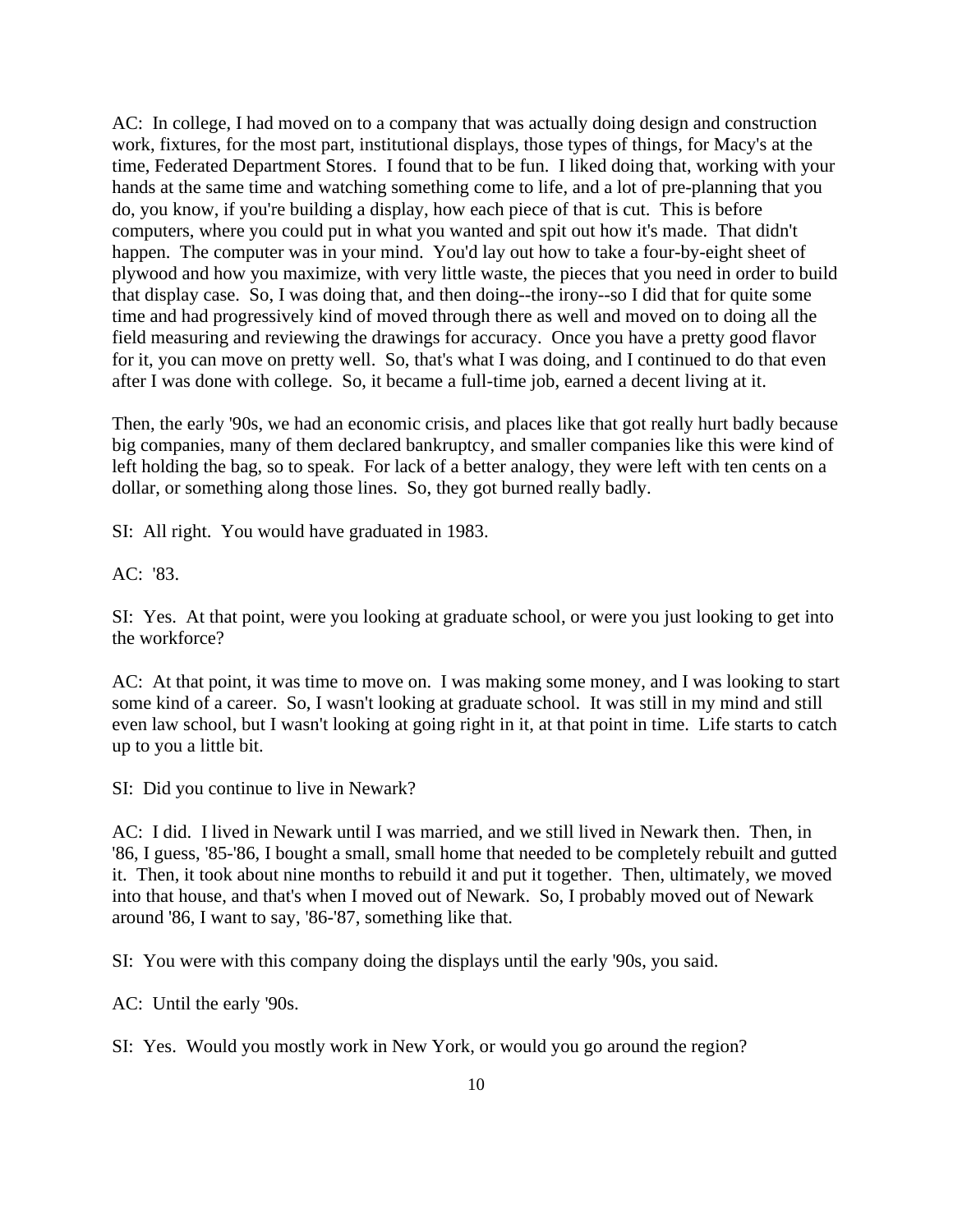AC: Everywhere, stores in New York, everything from Herald Square, actually, down to Washington, D.C. We had a client that was a national chain that were opening stores, a boutique, San Francisco, Florida, pretty much across the country. We would build the store in a shop, take it all apart, put it in trailers and ship it off, and then go out, two or three days, put it together again on site. So, it was like a pre-made store when they got out there.

SI: Tell us about that transition period, when the economic downturn damaged that industry a bit. How did you decide what your next move was going to be?

AC: I think life decided it for me. In the early '90s, late '80s, early '90s, the economy was really terrible, and I, at some point, was actually doing a few different jobs, all of them pretty much working with your hands. So, I was doing some measuring for different companies, and I was doing a few different things. I started to apply for jobs, and I applied for a job at Rutgers. This is '93 now. This is the days of you'd send out your resume to everywhere via mail, and you actually saw jobs in the paper. This is pre-Internet, anything along those lines, and you'd scour the newspapers--good training when I was a kid, see, to scour the newspapers. [I would] scour the newspapers and look, especially on Sundays, at the whole section; that was all about employment. You might send out forty resumes on a Sunday. You'd just send them out, cover letters. So, that's in the early '90s.

One of the ones that caught my eye, it was the lowest level management position in facilities at Rutgers. It was, at that time, a planner's job, and so I applied to it and lo and behold, a few months later, got called for an interview and a few months after that got hired for the position. So, I started in--I think this probably all started in--I don't know--earlier, late spring of '93, and I actually started at Rutgers in November of '93. It was just by more luck than brains. It was just the skill sets I had were the skill sets I think that aligned with what the university was looking for. It just kind of happened in some way. There was no magic to that.

PC: I would like to break in and circle back. I did not want to break the flow of this, but before we go too far forward, I wondered if you could comment a little bit more about--you would have been a late pre-teen at this point--what it was like for you in Newark when there was what today we call uprisings, but everybody called riots in the late '60s. They were mostly involving African Americans, although there was also a Puerto Rican uprising in Newark. I wonder what went on in your neighborhood, what your family told you about it. What was it like for you as a child? Was it fearful? Was it something that was distant from you, something that was a daily worry? What was it like to be in that experience?

AC: So, I remember it vividly, and I remember actually more than one time. So, you had '67, and then, I think, '69 again. It was a mini-er uprising--I shouldn't say uprising, that's the wrong word--but there were issues again. I remember it vividly for a number of reasons. First and foremost, we lived in the East Ward. We lived not too far from what was the train line for Penn Station, along Route 21 in Newark. I remember, if we went out and we had to go on to 21 to get somewhere, there was barbed wire that was pulled across, and the National Guard would open it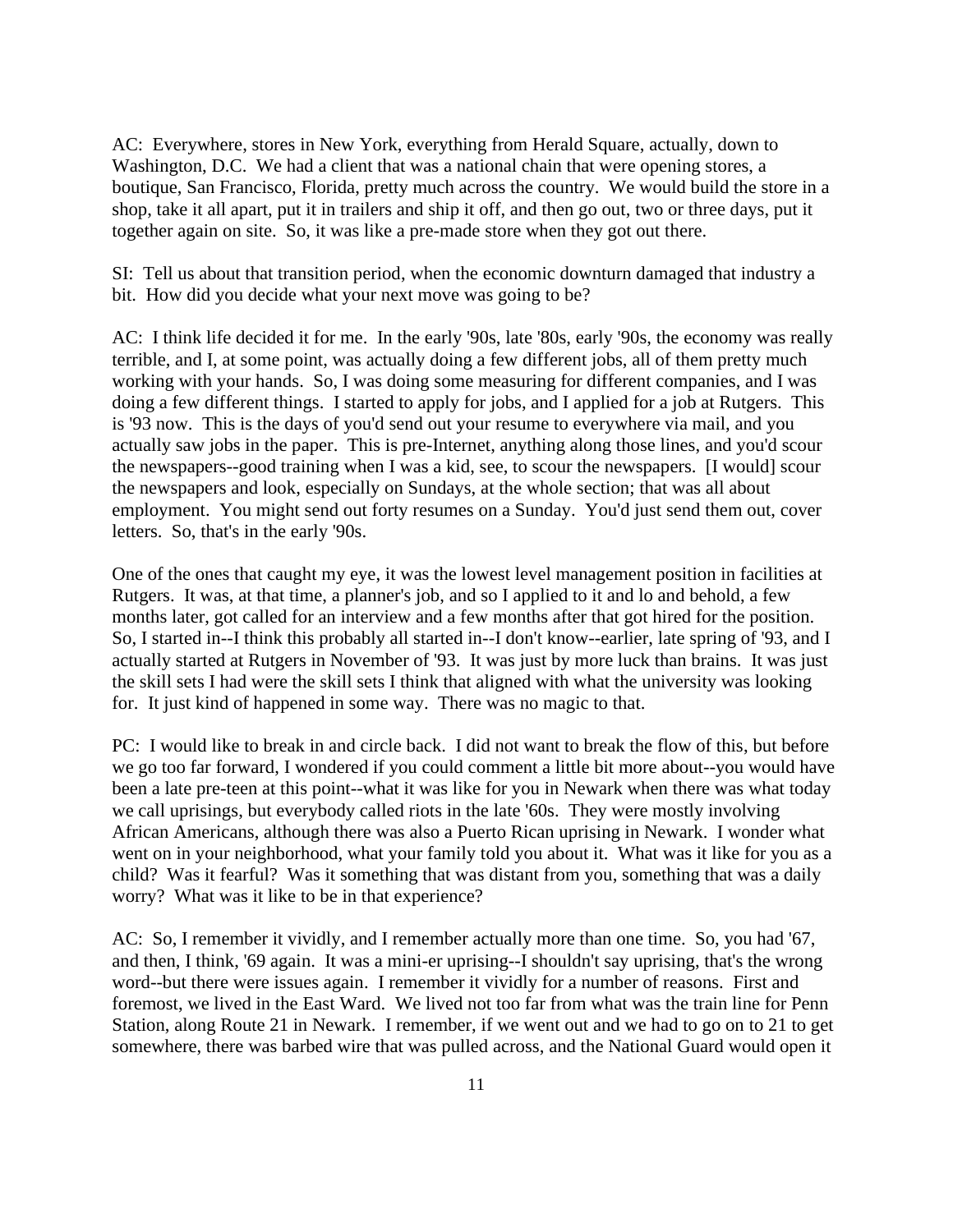and then close it again behind you as you passed through. You could also see the fires burning with no issue whatsoever from where we were, the glow in the sky, not the flames themselves.

While it wasn't that far to downtown Newark--you couldn't see the flames--but as the crow flies-- I don't think it's a mile--it's probably half a mile. It's an easy walk. We would walk, for us, it was uptown, not downtown Newark, so we would walk uptown to Bamberger's and Ohrbach's and Woolworth and Five and Dime and all those stores that were there, and it was an easy walk. Again, it was not a difficult walk. Penn Station, from my house to Penn Station, if it was all of a ten-minute walk, that's a lot. So, another ten, five, to get up to uptown at most. You could hear the commotion.

Then, of course, you could see, in the streets, you had National Guard riding around on jeeps. The jeeps had machine guns mounted to them, and they'd come driving up the streets and the constant, never-ending police sirens and fire engines and those types of things that were just happening and happening and happening. So, it was a very scary time. You worried all the time as to how bad it actually was going to get.

Even at my age--I was seven, eight, nine years old--you knew this was a bad thing. I cannot say- -my parents--you could sense the fear, there's no doubt about that, and you could sense anger, there's no doubt about that either. These were not, again, as I indicated, highly--not even highly- -they weren't educated people at all; they only knew what they knew. So, our neighborhood was fairly well mixed, and even two or three blocks, we had Latinos and we had African Americans that lived in the neighborhood that had been there forever, I think, literally, forever. I remember the families. What I don't remember was a lot of interaction. Then, again, I was younger. It was a phenomenally frightening time, I think, for everyone, and I think that that police and military presence actually, for all intents and purposes, didn't make you feel any safer, especially the military presence. I think it actually made you feel more concerned, because it was like, "What are you protecting against?" If you remember, the one thing that scared the living bejesus out of me was watching the news, because this is also during the time of Vietnam. You watched horrific pictures involving the military in Vietnam and the blood and the gore, because now, by that later part of the '60s, it was all on display. In my mind, there's a correlation between the two. What am I living in here? How is this going to happen? That's the best way I can describe it.

SI: Paul, do you have other follow ups before Rutgers?

PC: Yes, just one more question about this. Did it change your parents' opinion about the safety and desirability of living in Newark? Were they so upset that it fundamentally changed the way they were feeling about their life at that point in time?

AC: No, I actually would think they doubled down about living in Newark. They considered it to be their city. This was their city, and this type of behavior was unacceptable. My mother just died at the age of ninety-two. My mother lived in Newark from 1939 until 2019, and she would not have had it any other way. Never, never, ever did my parents ever think that, "Wow, let's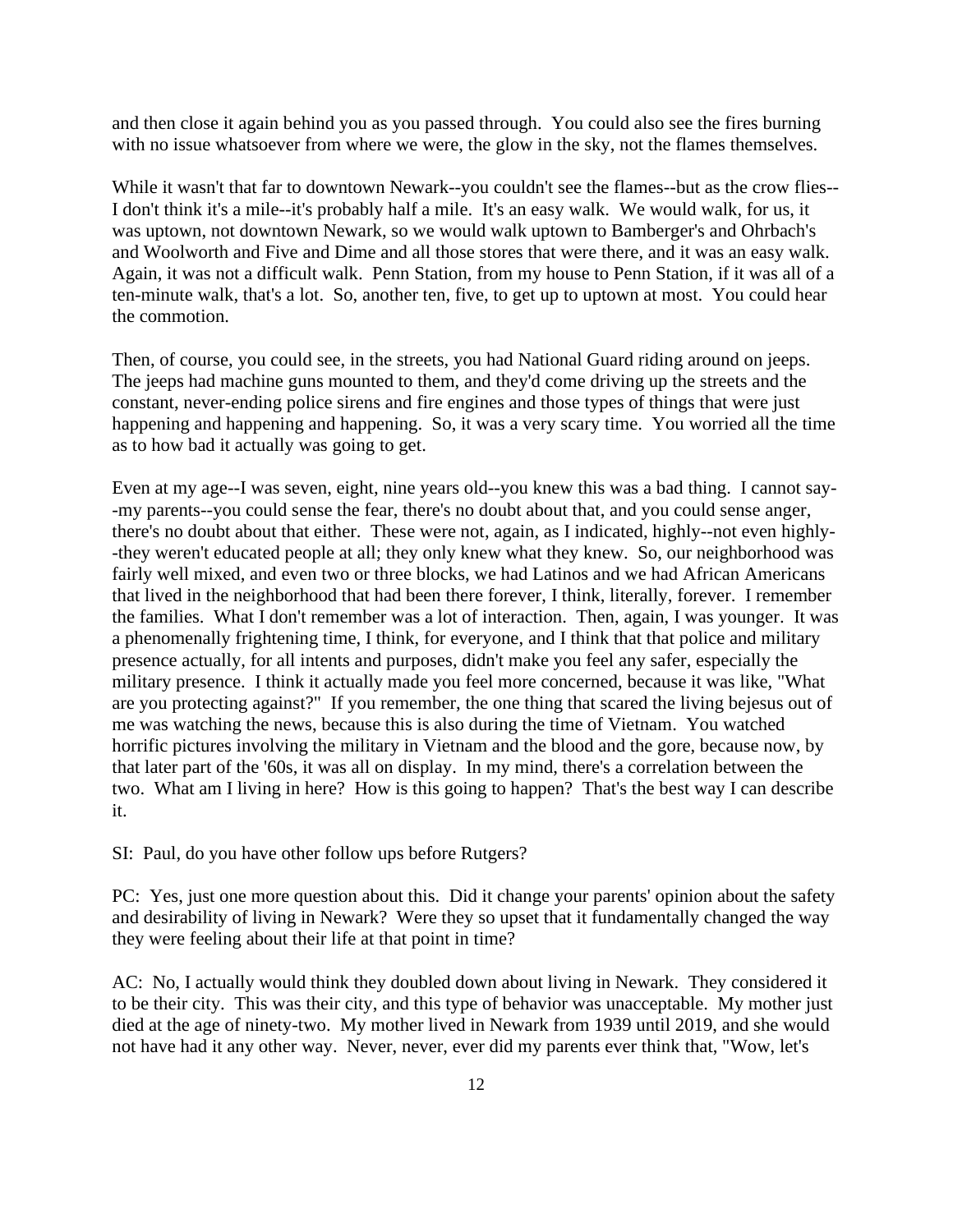move to suburbia." At some point, they certainly--they moved up to the American dream--they became economically stable, no doubt about it. They certainly could have, but never, never, never, ever gave it a thought to move out of the city.

PC: Okay, back to you.

AC: You cut out Shaun.

SI: Oh, okay, all right. I was not sure if Paul had another question. Your father, I think you said, was a carpenter, at this point.

AC: Yes, yes.

SI: Your mother had a long career as a seamstress. Were they ever involved in unions?

AC: Yes, yes.

SI: Okay.

AC: My father was a card-carrying member who was years and years and years in Local 1342, I think, based in Bloomfield, and my mother was a forty-one-year member of the ILGWU. So, yes, they were. They were union members. [Editor's Note: The ILGWU refers to the International Ladies' Garment Workers' Union, a labor union founded in 1900 to represent workers in the women's garment industry. In 1995, the ILGWU merged with the Amalgamated Clothing and Textile Workers Union to form UNITE.]

SI: Again, I am curious, do you remember anything like a strike or something that would affect your family for a long period?

AC: No, I don't necessarily recall it, either one. I can't remember them not working. I mean, there may have been, but not that I can recall ever where there was an issue.

SI: I just sort of saw a tie between your father being a carpenter and …

AC: Yes.

SI: … Then you were working doing what was essentially carpentry on the shop displays. Did your father ever teach you anything about his skill?

AC: Yes, that's influence. Yes, that's influence. Even as a kid, occasionally working with my father when I was very small, I'd go with him on Saturdays, on occasion. There certainly was influence; there's no doubt about that. You pick up a skill. I was pretty good at it. So, I was able to kind of advance it. So, yes, certainly. He retired though when I was in my early--I want to say in my early twenties, probably.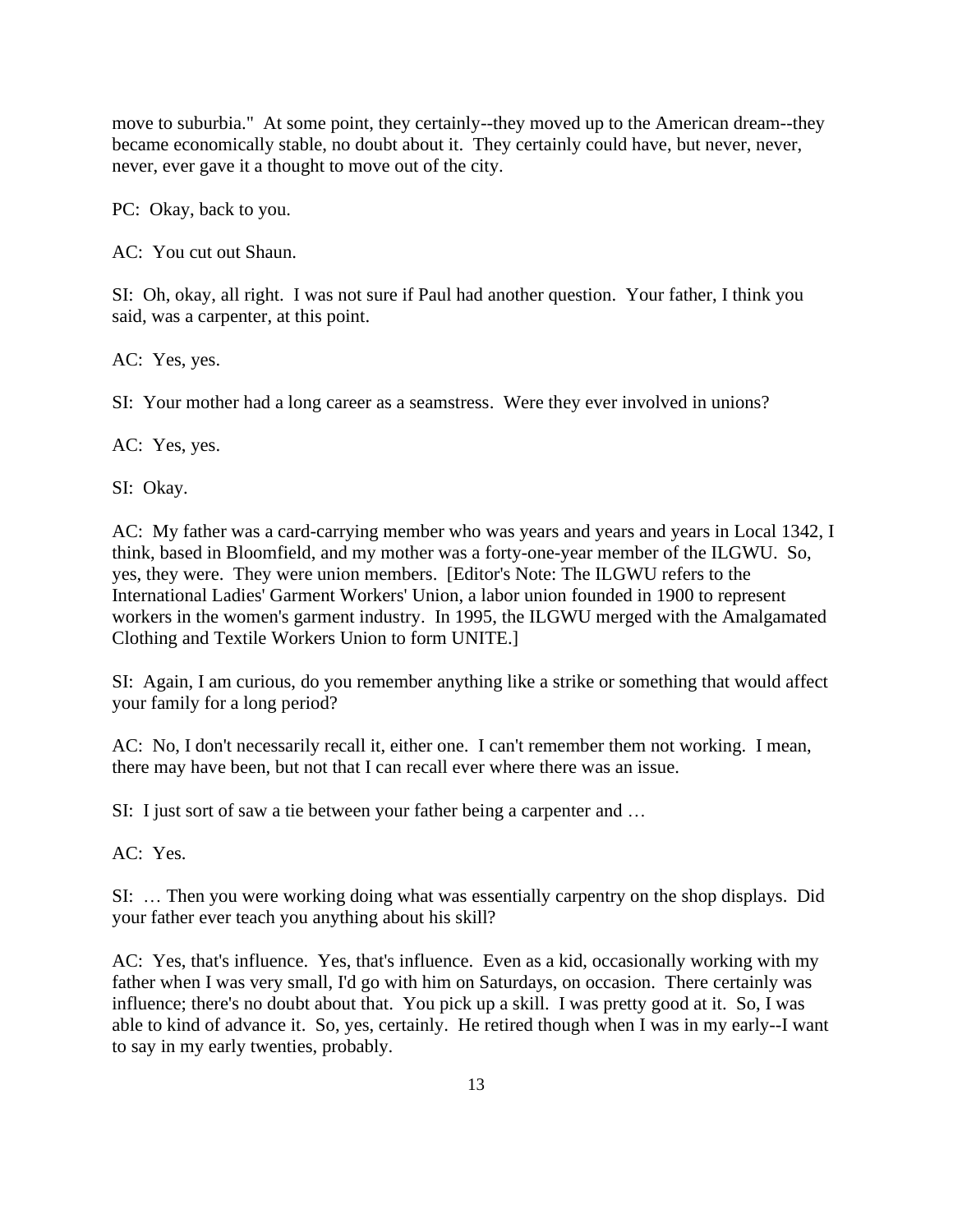SI: How did your previous skills and experience help you in your job at Rutgers? What was the job when you first started at Rutgers?

AC: So, at the time--actually we still are--but at the time, we were set up in maintenance, I worked in maintenance--I started at the Busch-Livingston campus--and the way we were set up was these zones. The zones were an area manager and a planner-estimator were paired up, and then there were upwards of a dozen mechanics, let's say. The mechanics, you could have an electrician and you could have a plumber and potentially some maintenance mechanics. It was a mix, depending on what zone you were in. So, I was what they called a planner-estimator, and the planner-estimator, essentially, laid out the work that needed to be done, both short term- although, the area manager took care of the emergencies--it was short term and on a longer-term basis, and especially--when I say longer-term basis--it was the preventative maintenance program. You're making sure that in your area, it was aligned correctly and times, tasks, the right time a year. So, in other words, you don't want fume hoods, where people had to go on a roof and you had a shutdown, to come out in January. That's not what you [would want]. You made sure that the timings were always aligned.

So, that kind of organizational skill, I had. It was transferring it from what I was doing and had always done to this mechanical portion, which I didn't have a lot. There was grasping what that was all about and transferring that and transferring that skill. It was doable. I didn't struggle with that. That wasn't a problem at all, and everybody I worked with, if I had a question--a good one or a bad one--they certainly were more than willing to work with me and help me and answer it and so I could get a better understanding.

On Busch-Livingston, there were probably, at the time, the way we were set up, there were probably seven of these zones, and the area managers reported to the assistant director for Busch-Livingston for maintenance. The planner-estimators reported to something called a work control manager, because, again, it was all about the flow of the work. We didn't report to the same person, but we worked side by side all the time.

Those skills were easily transferable for me, and what happened was that, you became--it wasn't just about maintenance. Projects, that's a big part of what we do. I knew construction. I knew I had a good handle on construction. So, you work with and you liaison with a number of different people, including the people that, at the time, were in construction management and they were doing projects. Maintenance did small projects and buildings. I managed those, but those bigger ones, you just liaison with the people in construction management. You start to build relationships, and I like to think you build those relationships based on--don't be the smartest person in the damn room and listen to what people have to say and execute on what you said that you would do.

In '93, I learned; I learned all about the preventative maintenance program, because that I had never worked with, but, again, it was a matter of organizational skills and understanding then what equipment needed to be used when and how and what the servicing looked like. The area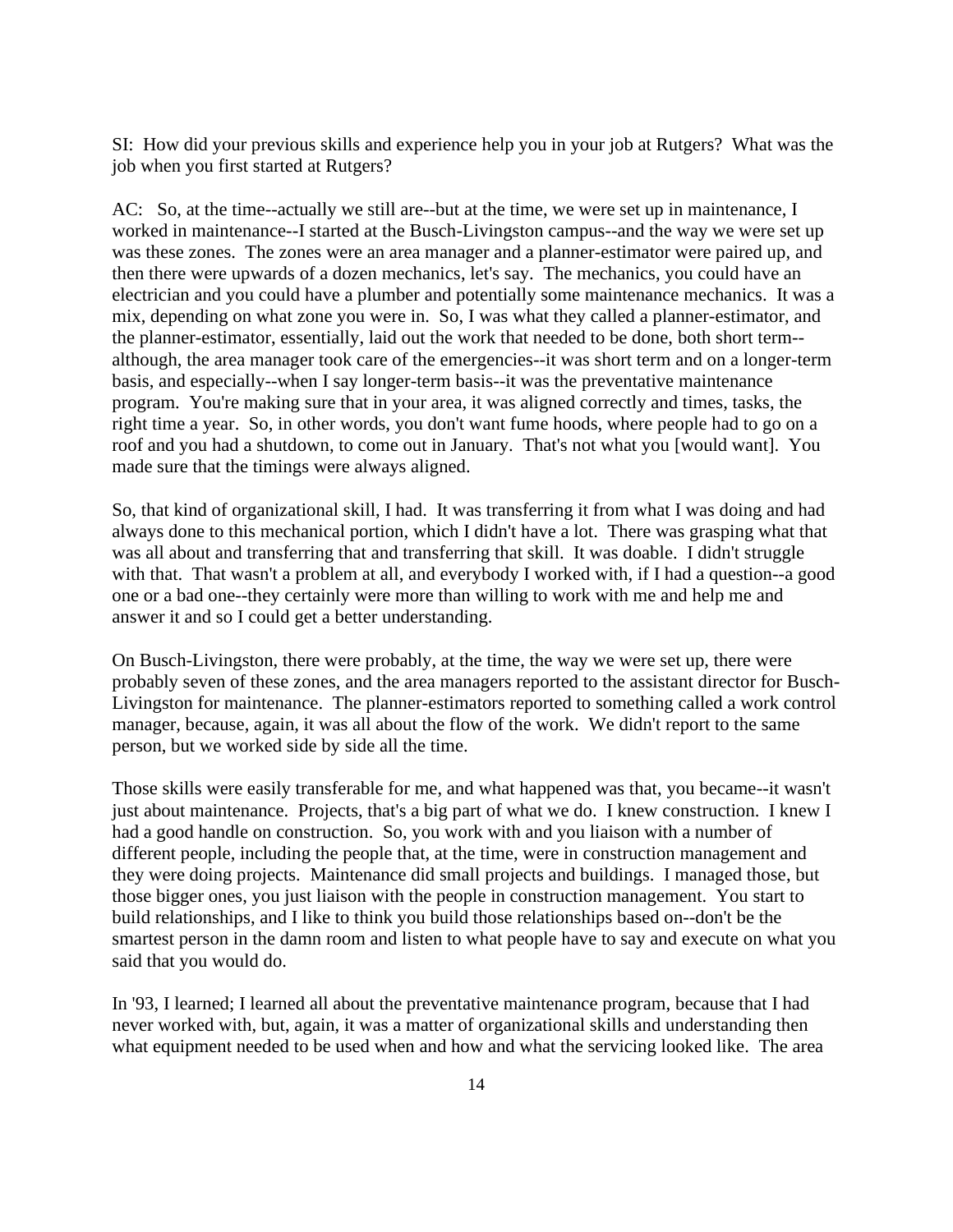manager I worked with, at the time, was phenomenal, and he had a lot of input into how it should be set up and what he was looking for.

This is not pre-computer. This is when computers were just starting to kind of come into their own. We were actually using a program that was developed, I think, if I'm not mistaken, it was either the Illinois or the Idaho or something state prison system, but it worked, mostly, it worked [laughter], and a dot matrix printer and those types of things.

It was actually a lot of fun. There was no doubt about it. It was nice to work on these things and to make them happen. You were out a lot, and you kind of were on the campuses all the time troubleshooting things, those types of things. So, it was an interesting time. That was my job from about '93 to about '96, and then in '96, I was promoted. I'll stop there.

SI: Once you came to Rutgers, did you look to either get involved in some of the professional organizations or continue your education?

AC: I did become involved with our professional organization. We had something called APPA, which is Association of Physical Plant Administrators, which is a huge organization. It does both sides of the coin, by that, I mean the construction and the maintenance side of the coin. There were a slew of them, the custodial organizations, a grounds institute, because those were areas, in order to get ahead, I would need to work on those areas to understand how they worked or what the theories were behind them. So, I joined and worked with a number of them. I thought it was best for me. I thought it would work well. I knew that that was a career I could see that I enjoyed, and I saw that there were a lot of paths and upward mobility. You didn't have to be in maintenance your whole career. There was ability to move around. At that time, we had what was called green sheets for jobs posted, again, before postings were done online, and you could see everything that was open. There was mobility, I thought. I thought I had a good skill set that offered maybe the right things to the university.

SI: Did your colleagues at Rutgers encourage you to get involved with the professional groups, or did you figure that part out on your own?

AC: They did. No, they did. My first department head was heavily involved. I think the whole facilities organization was very much involved and very supportive of the professional organizations and, actually, both presented and brought back a number of different strategies. Even that zone strategy is something that was developed amongst a whole slew of different schools that was brought back and implemented. To this day, we still do; we still work closely with our trade organizations. It's been more difficult the last year, of course, because of Covid, but I think trade organizations are trying to remain relevant and us trying to remain relevant with them. Everyone's just so busy. It's at this pace that doesn't let up, that you can't really pay as much attention, at least I can't, as I'd like to, to them. Shaun, you're completely gone. I don't know if you can hear me. Oh, you're back.

SI: Okay, can you hear me? All right, yes. Can you hear me okay?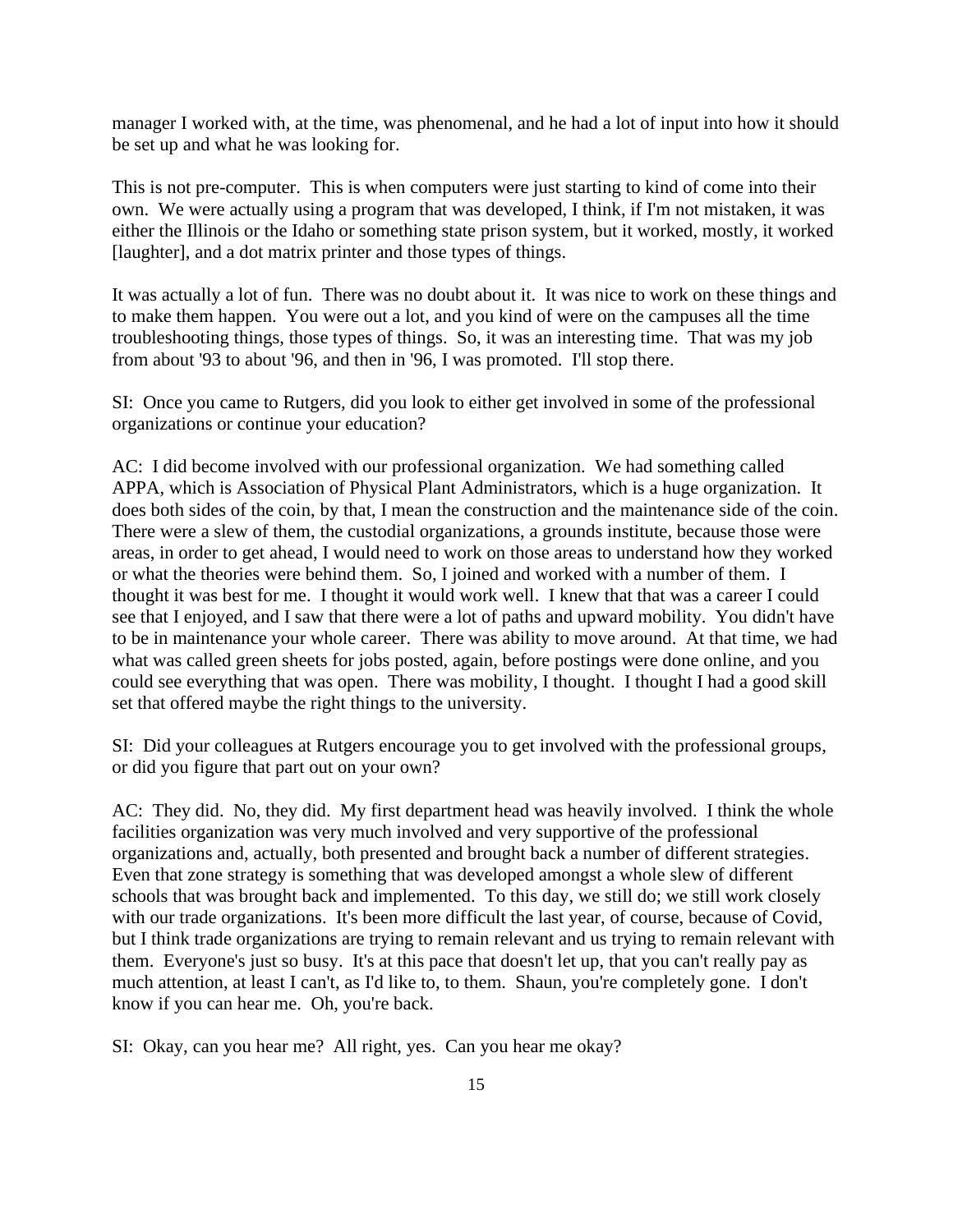AC: Now I can.

SI: Okay. During that three-year window …

AC: Yes.

SI: … Can you give us an example of what would be a challenge that you would face? You mentioned you would deal with emergencies. Can you describe what an emergency would be?

AC: Yes. My area was not a large, large area, maybe a little over a million square feet, and it took up a number of science buildings on the Busch Campus. So, a bit of a challenge for me was learning how science buildings work, and literally, how do they work? When you look at labs and you look at fume hoods and you look at what's in them and what it takes, DI [deionized] water and those types of things, that wasn't an area I was familiar with. That just didn't happen that way. So, you want to talk about electric, I know how that works, or HVAC [heating, ventilation, and air conditioning] or carpentry or those things, that wasn't a really an issue, but how does a lab building work? What makes that function? How do these parts, components work together? That was just a lot of absorbing. That's being in it, walking it with people, people who know much more than I do about it, who are experts in it. So, you might have electricians or HVAC mechanics who understood how fume hoods and HVAC systems needed to work together, so you have the right amount of air and the right amount of air changes and all those good things. So, that was a challenge for me, to get up to speed on that, so that I could have a good handle. I don't profess to be an expert. I don't want to be an expert. I just don't, but to have a handle so I understand when someone comes to me and says, "Here's what our issue is." I can, in my mind, put together, "Okay, I understand what you're talking about" and then work through, potentially, what could be a solution without getting overly technical. That's not where my training is. Actually, I don't really have training, but that's not where it would be. [laughter] So, that was a challenge.

The preventative maintenance program I talked to you about was a bit of a mess. It has to be a regular, routine, ongoing program. You only have x-amount of hours available to you in a given week and then you figure in things like vacations and sick [days] and all of those. So, it had never really been done from that perspective. It was kind of implemented, sometimes really heavily frontloaded, sometimes things, roof inspections, again, coming out in February or March, you're not going to put somebody on a roof in those months, those types of things, or how it worked with the user, like researchers. You've got to shut down fume hoods in order to do your PMs [preventative maintenance checks]. So, you'd pick a week, you'd want to work with them to make sure you pick the week that works for them, because, honestly, they're more important than us getting up there to do it. That's the way it is. That was a challenge.

I remember, I had an office, where literally across all the walls, week by week by week and then placing these tasks into these weeks and the right weeks, so I could visualize it, I could see it,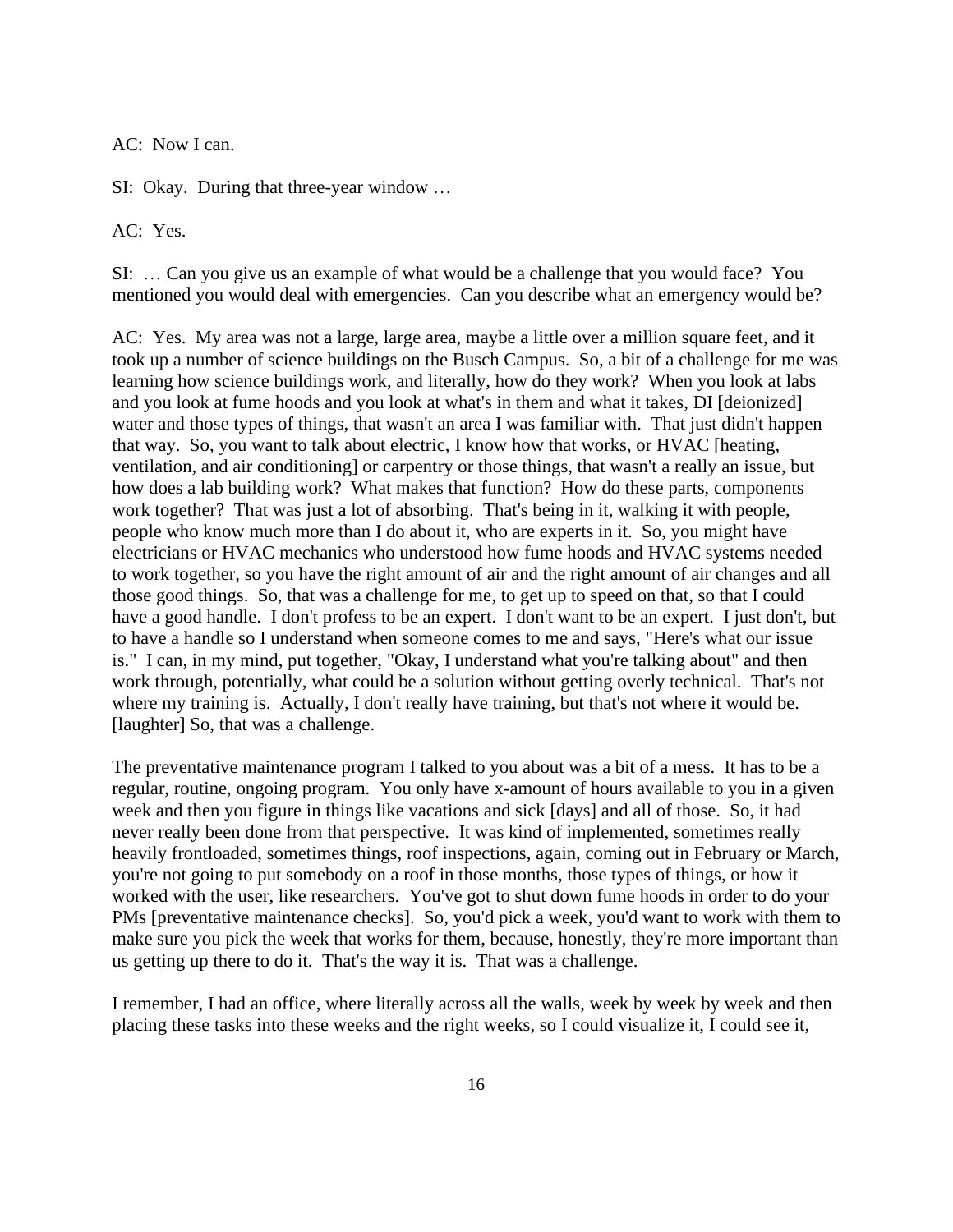and then taking that and putting that back into the computerized program. So, those were challenges.

Emergencies, they're always challenges, but I've always thought--even back in '93--and we had some really bad winters. I don't recall if it was '94 or '95 but really bad winters, where there was even issues about getting fuel because it was so cold. I remember, emergencies even then, this team, at the university, always rises to the occasion with an emergency, always, and it doesn't really matter what kind. If it's a dining hall that's burning down, and we had hundreds of custodians in there, within hours of the fire being put out, cleaning it to get it reopened. It always rises to the occasion. While it could've been challenges, challenges were more about, from where I stood, was more about accessing the right equipment for people to have, so they can do the job to make it work again. If you had a chiller--over at Lucy Stone Hall, they had a chiller. It was a six-hundred-ton chiller, one of the biggest you could ever see. If that thing goes down, I mean, it's not like you can borrow a six-hundred-ton chiller or go rent one. You'd have to get a series of them to try and work there. So, working the phones to get people in, to tighten up time schedules, those types of things in emergencies, that's what I did on the backend. I mean, the people that actually physically did the work, they were great. They always, always stepped up and always rose to the occasion.

SI: What was the new position you were promoted to in '96?

AC: So, I became assistant director of maintenance for the Busch-Livingston campuses. So, the guy I used to work alongside now reported to me, and something called the shift supervisors reported to me. I'd say about eleven people, I guess, eleven or twelve people, if I recall, reported to me. So, it was the area managers who managed the day-to-day areas, those zones, and then it was the shift supervisors that were the 24/7 operation. So, they were here when no one else was here. They're the people you would call, if there was an issue on campus, they were the first responders for mechanical issues on campus. Those are the people the police would call after hours. So, they kept a log, and that's when you would get calls all the time. You'd get them at two p.m. or two a.m., because that's what their job was. For the most part, they would handle most emergencies rather well without having to reach out or sounding the fire alarm, but there were emergencies. It's a big place, and Busch-Livingston was a big place. I worked closely with them. At that point, jobs shifted a little bit more. Now, you're looking at much more responsibility. Now, you're looking even more at your people, not just the people that report to you but the people below the people that report to you, that report to them. Now, you're looking at development. My first steps into, really, people development--that's not something I did before--understanding that people need to be paid attention to and they need to be developed and you need to pull them if you intend on being successful. I knew that; I knew that inherently. I did--that wasn't a surprise to me.

That's the type of work I did for a few more years. Interestingly, my first crisis, real crisis management on a large scale, was in those years. I think it might have been '99. It was Hurricane Floyd, and Hurricane Floyd came through and really interesting in that it didn't really do a lot of damage at the campus level at all, but what it did was the off-campus level,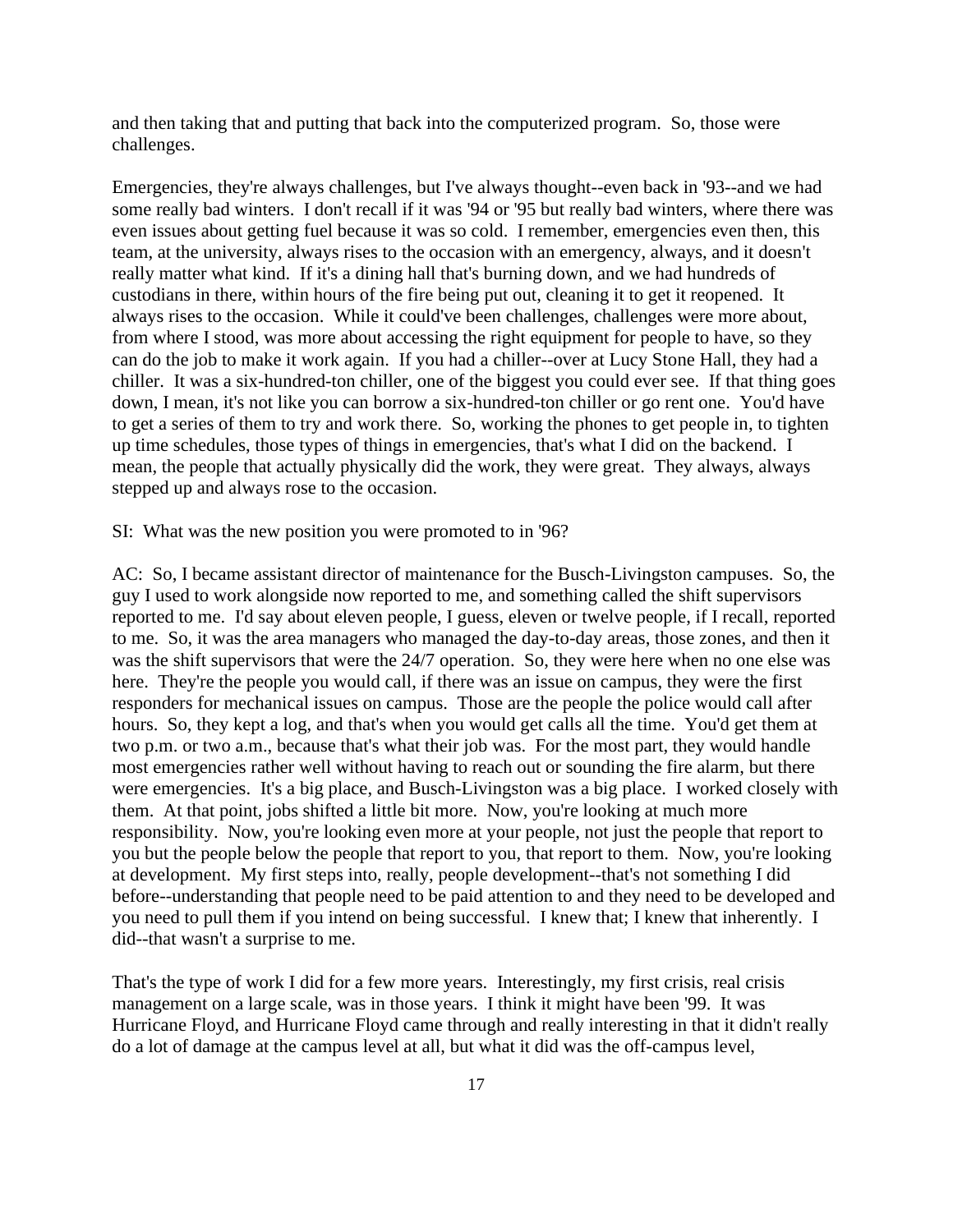specifically the water pumping station in Edison that supplied the Busch-Livingston campuses. I don't know if you remember, but there was a big contamination. It rose. It was ten feet of water there.

I guess Hurricane Floyd came through, I want to say, on a Wednesday, Thursday. I was home on a Saturday and got a call from my vice president, at the time, who asked me to attend a meeting. Again, almost fortuitously, there were some other individuals that they just couldn't get a hold of at that point in time. It was a Saturday afternoon. The meeting was with, at the time, Joe Whiteside, who ran the administration for the university. He was our CFO but ran the administration. There was the person in charge of public safety, and my vice president was there and one or two others. It was at [Old] Queen's. It was my first time I had ever gone to Queen's.

I go to Queen's, and it turns out that the problem was that we could not continue to service the campus in the way it was being serviced, with respect to water. We either had to demonstrate how we were going to lower the water usage to whatever point it was so that Middlesex utilities could continue to supply us, or we'd have to shut down Busch and Livingston. What we did was devise a plan that, essentially, put porta potties throughout Busch and Livingston, mostly, specifically, for our office environment. We locked down almost all of the bathrooms, and people had to use these porta potties. Then, we had limited showering for the dorms. Over the course of about a week, a week and a half, we were able to demonstrate how we could lower this water usage, continue to have people on Busch and Livingston, continue to operate Busch and Livingston. But all of that was a lot of challenges, locking bathrooms, restrooms down, so people could not use it. Those porta potties, first, it was getting enough of them. Within fortyeight hours, we had about 166--by Monday morning--positioned throughout the campus; then a schedule to make sure they were cleaned on a regular, two-hour schedule or something, I don't remember exactly, but it was something along those lines. I discovered that there are handicapped porta potties and there are left-handed porta potties and there are porta potties that are male oriented. So, it was quite interesting, from that perspective. So, that was really my first full-blown, large-scale crisis management. Small stuff, I'd done a lot of, power outage here, power outage there, but large scale, that was the first one.

Then, from there--that was probably '99, I'm going to assume--then from there, preparing for Y2K and the potential of the world coming to end in Y2K and spending New Year's Eve, Y2K, at the university, along with a series of other teams. So, those are probably two of the early ones, but Hurricane Floyd was the first large scale one. [Editor's Note: Y2K, short for the year 2000, refers to the computer programming shortcut that was expected to cause widespread problems as the year changed from 1999 to 2000.]

SI: When you said there was that Saturday meeting, was it the Saturday before the hurricane was predicted to come?

AC: That was the Saturday after.

SI: After, okay, all right.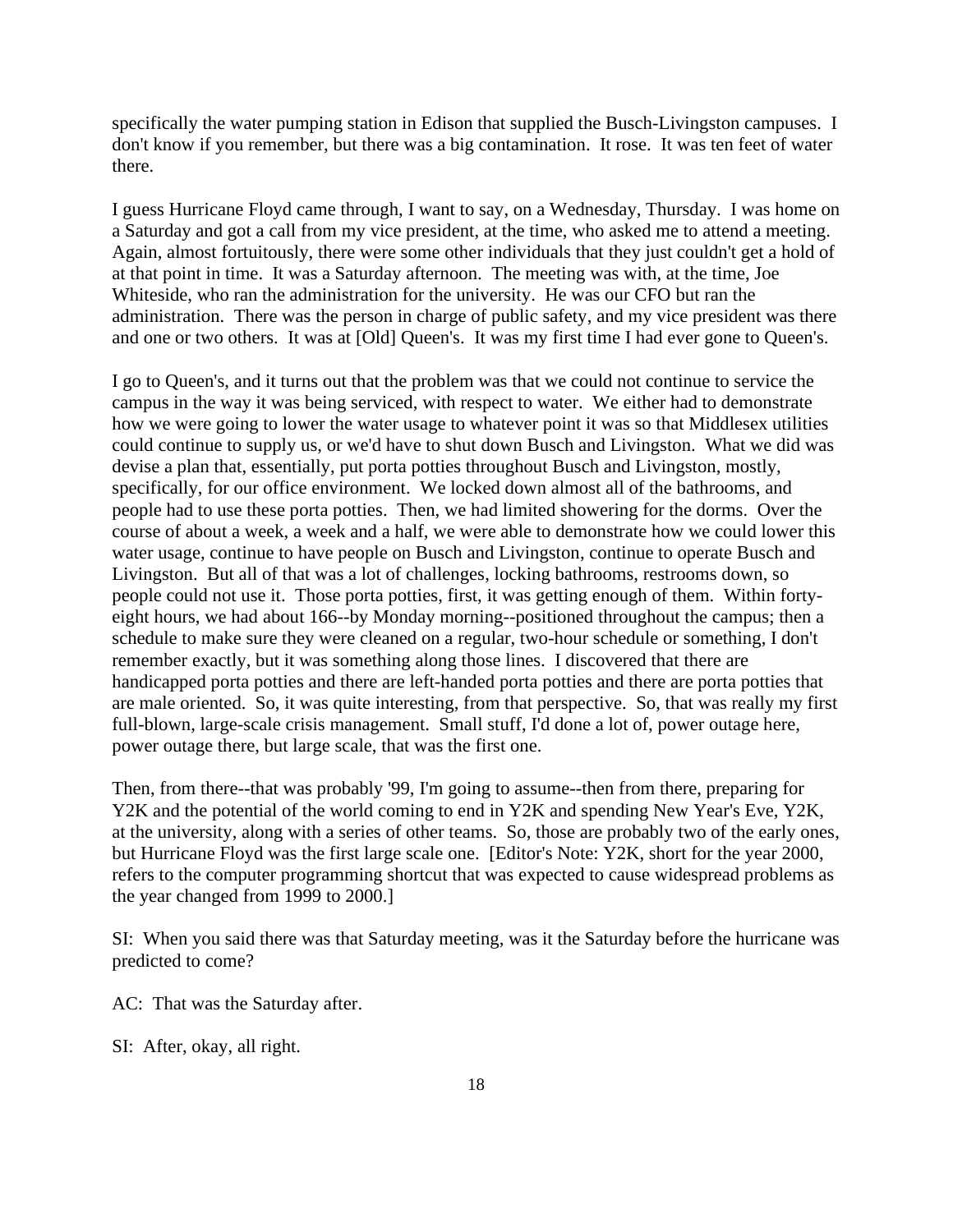AC: Saturday was when we realized the damage, while there was no campus damage, the damage that was actually done outside the campus that served us. This was a great lesson in you're reliant on more than just you. We're not self-contained. So, it was a great lesson in that.

SI: There is a thirty-second lag between when I hit the mute button. I appreciate you hanging in there. In just your everyday work in this position, would you have to have a lot of interaction with local townships or the county or that sort of stuff? Were you starting to have more exposure to working with local government?

AC: In that position not as much as my next position, as I recall it. There was some already, because we sat in Piscataway, but I was still fairly contained to Busch-Livingston. I was contained to Piscataway for the most part, so we'd have some interaction with individuals in Piscataway.

I actually became director, a first, of Busch-Livingston. When I became director, I had all of the disciplines on the campus under me. By that, I mean, it was maintenance, it was custodial, it was grounds, it was whatever other pieces were on the campus specific. So, there was a director for Busch-Livingston, there was a director for Cook-Douglass, and there was a director for College Ave. There were three directors, and these were fairly siloed organizations that reported up to, at the time, an assistant vice president for operations. This was all operations.

I became director, and I was a director for a few years until Dick McCormick was hired in, I want to say, 2003 [2002]. We had a reorganization in facilities, and one of my colleagues then became vice president of facilities. I was promoted, at that point, to executive director for operations, which meant that all the campuses in New Brunswick reported to me and it was a whole personnel component that reported to me. Utilities reported to me; that was another area. So, then, at that point, there was much more interaction with outside entities than previously. That's when you started to work with all of the municipalities surrounding you. You had to have interaction because, again, everything here is very interdependent on each other. If you consider our size and if you were to put it all together, we wind up running what would be the sixth largest city in New Jersey. It's a big place with a lot of moving parts. [Editor's Note: Richard L. McCormick served as the Rutgers University President from 2002 to 2012.]

PC: Shaun, can I break in with a question?

SI: Sure.

PC: You mentioned planning for Y2K. Could you take us back to a little bit about your experience?

AC: [laughter] Yes. There was a fairly strong thought that in Y2K, computers were not going to be able to handle it because their clocks did not run into 2000s. They ended in 1999s. It was a really big effort on the part of OIT [Office of Information Technology] to try and make us work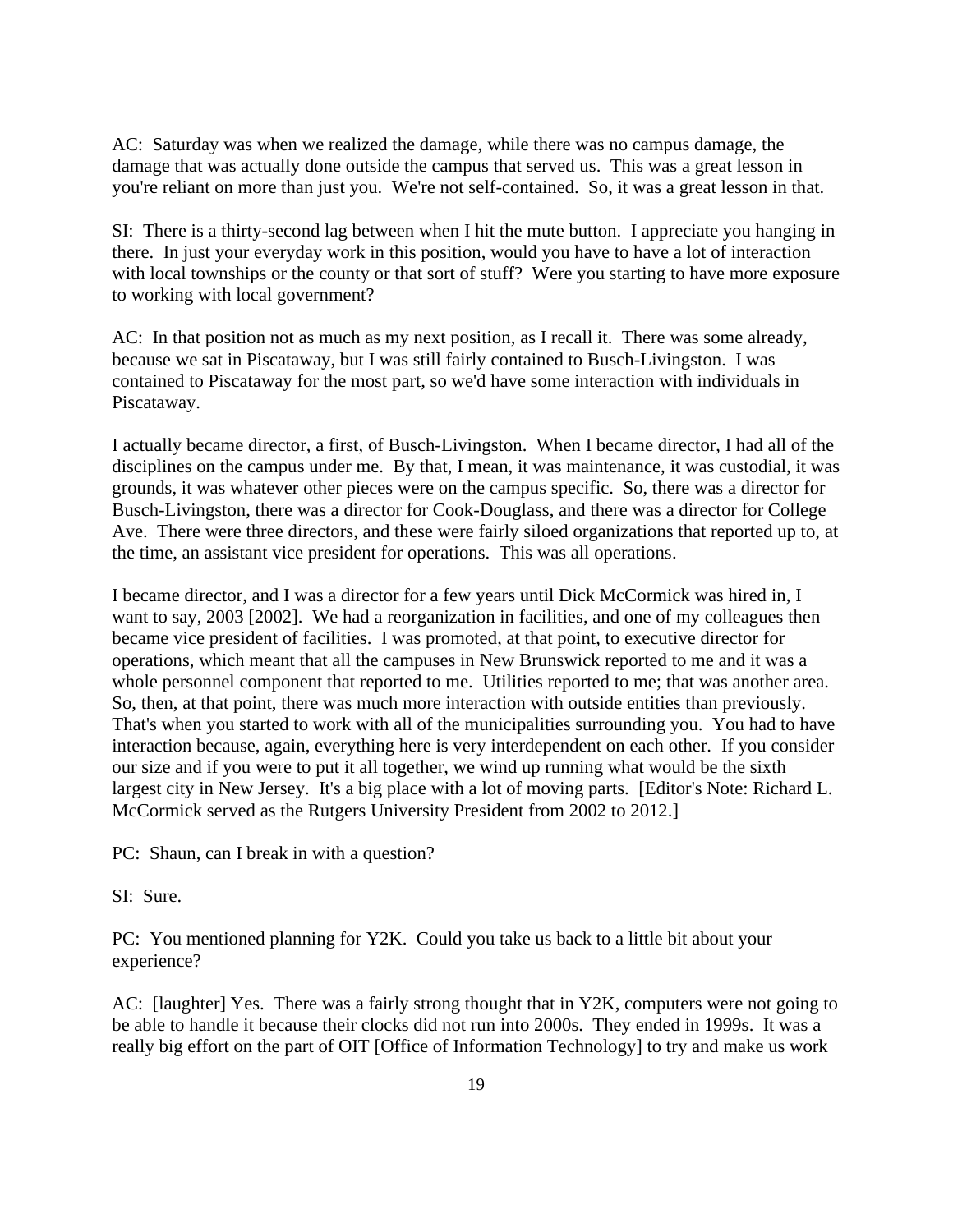[laughter] beyond December 31, [1999]. All of our business systems and all of our major building systems all have certain components that work on technology, fume hoods and what keeps the air running and what keeps all of the systems up and running. We have major powerplants, and we have a cogeneration plant. The last thing we needed was an implosion of these pieces to happen.

We put a lot of processes in place, determined what it was that we needed to keep a special eye on and looking at. We tried to figure out what could connect manually if we needed to do that and had these lists of what may or may not happen. Then, the three assistant directors had handpicked teams that would work with them. So, I had a handpicked team that worked with me. Joe Witkowski on College Ave had one, and John Psillis on Cook-Douglass had one. These teams were rapid response teams, and if something were to go down, they would go out and address that situation and hopefully be able to either manually bring it back up or secure it so that further damage wouldn't be done. That was our MO, secure it, if you can't bring it up, because sometimes, you can just secure it and come back to it at a different point in time.

Actually, the university dining prepared a nice feast for dinner. So, we asked everybody to come in, I think, for eight or nine o'clock, and we were over at Brower and had prime rib and I don't know what else it was, but it was a nice dinner. Then, we just really waited around. It wasn't really for work; you just kind of waited around. Midnight came and passed, and by about two a.m., it was like, "Okay, I think we can call this one," because we already knew the experience coming from the other side of the world and nothing really had happened. So, we were fairly confident that we were in good shape, and I don't recall, actually, having to go out and doing anything on that night. I think everything just worked fairly seamlessly. I remember getting in my car and heading back home, and that was it, my Y2K experience.

SI: Unfortunately, I lost part of that.

AC: I said we actually came in, we all had teams, we had handpicked personnel, and we had a nice little feast that dining services put together. Dining services was kind enough to put together a feast for us, a dinner, I should say, very nice. Then, we went back to our respective areas, and we waited, monitored what was going on. Luckily, nothing happened, as I recall. I don't think we had one call that night. Somewhere around two a.m., we called it and said, "All right, just send everybody home." We knew what had happened across the world coming towards us, east to west, and we didn't think anything more would really go on that night, so we called it. It was a big exercise in--well, it was a good planning exercise, I guess we can say that, and you had to be ready for it. It's better nothing happens than all hell breaks loose. So, that was okay. There was nothing wrong with that.

SI: I am curious, in this period, there were budget issues even then. Did you feel like your area was getting the support that it needed to do the job properly?

AC: So, I had a fundamental understanding that when it comes to budget issues, there's always budget issues at Rutgers. [laughter] There's budget issues and then there's budget issues. There's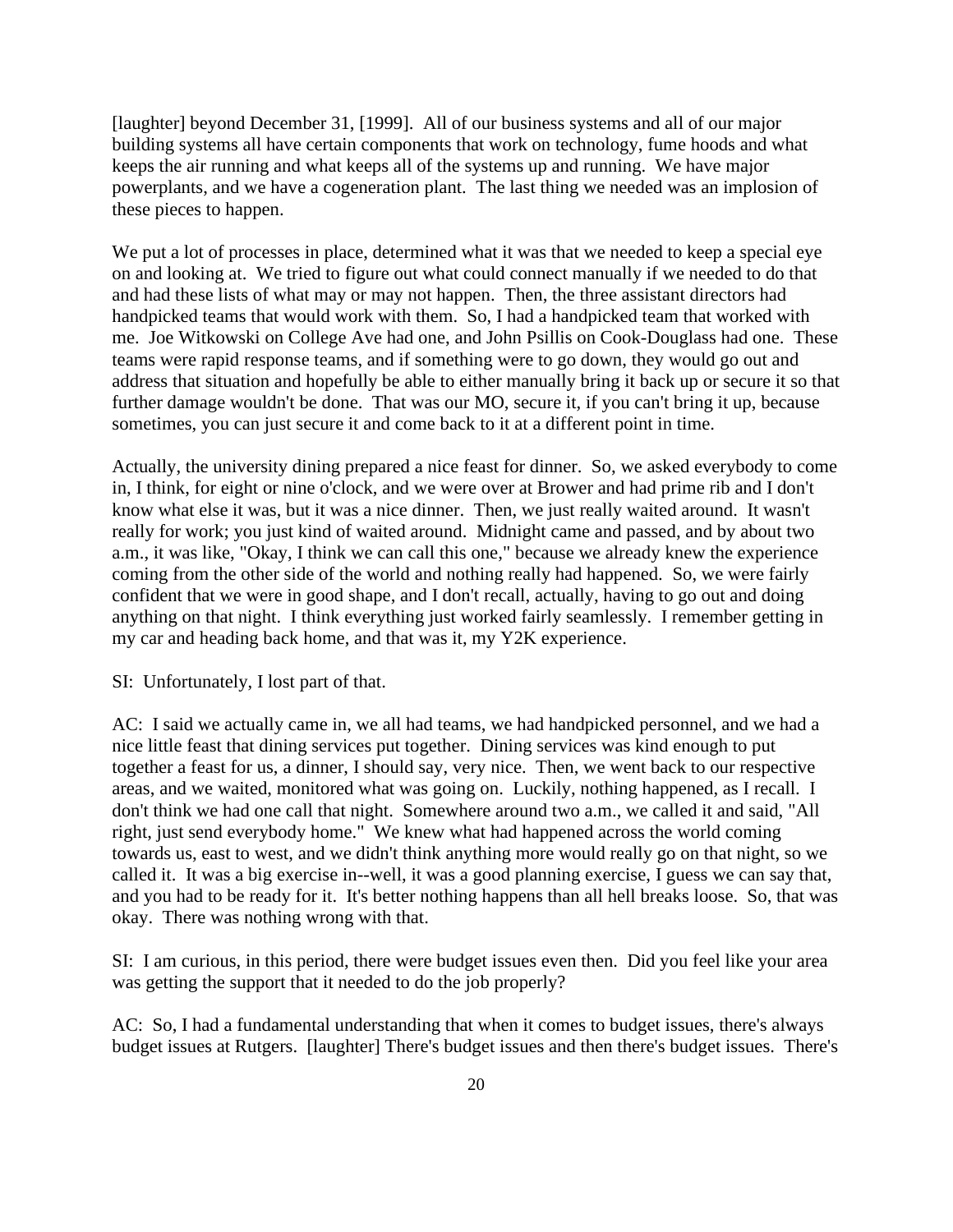some where we've had to take steps that we did not want to take, having to let people go, and that always pains me, because everybody has a story. I'm not being facetious when I say that. People have real lives, and these things make a difference. Today, even, people are dying. I always understood that in the pecking order, we were always the low people on the totem pole. I get the way that works.

Going back to what we talked about earlier about professional associations, the importance of professional associations, in many ways, is to understand what the best practices are. I'm a big believer that there is good that comes from every crisis, and what you have to do is find it. What is it? What can we implement? Even from Covid-19, there'll be things that we will do differently forever that we've never done before. How do you find it, how do you implement it, how do you make it work? I've never, ever--and I've been now doing budgets since I was an assistant director in '98--I've never felt unsupported. I've always understood that there are pressures, and we need to deal with those pressures.

Now, back in the earlier days, we'd have lines, which were--your position was a line, and we'd hold lines open. If you saw what was coming, and I always hedged my bets with lines so that I could manipulate my line management, and I did that specifically because I was looking to hedge my bets if there was a crisis--and there was always seemingly some type of a crisis--and take that and use that, instead of actually laying people off. That's always been part of how I've done business, with respect to budgets, and always knowing two very important things. We're not academics. We're here to support the academic mission of the institution. You've got to understand that. That's what we do. We support the academic mission of the institution, and we need to find those best practices that help us to do that in an effective and an efficient way. The third piece is communication. I mean, look, here's what we can give you for X, and here's what we can give you for Y. This is a joint decision. We're not lobbying for Y. We understand the money may not be there, but just understand what we can do with X, so that your expectations aren't here and we're giving you stuff that's here. We don't want you at the hundredth percentile and we're only giving you at the fortieth percentile, and then that just creates anger and frustration. So, that's always been kind of my thinking on how to best work the system to the degree that everyone is onboard.

PC: Shaun, can I break in?

SI: Yes, Paul, go ahead.

PC: Just a quick follow up on this. At what point in your career that you are describing did working with the various unions on campus become part of what you had to do?

AC: Early on. I've been hearing grievances since I was an assistant director, literally. So, I've been working with the union since '98, easily since '98. I forged phenomenal relationships, I believe, with a few of the unions that I worked closely with over the years. They know that I'm a person of my word, if there's something I've told them, and that's always worked both ways with us. So, of course, as my career evolved, I've worked with more unions, and now, with all of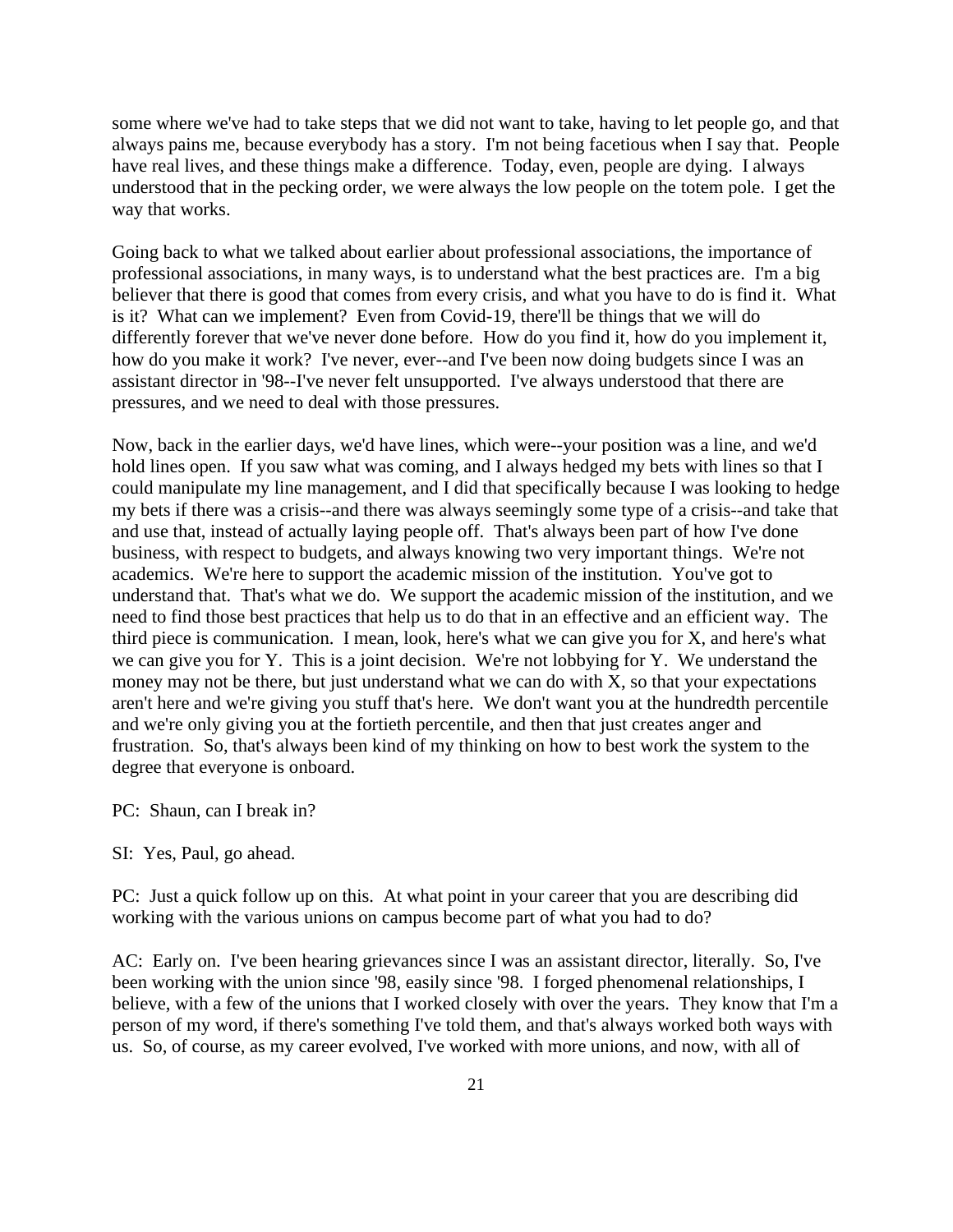them I've got involvement, but it dates back to then. It's interesting, because as it dates back to then, those experiences are invaluable for today. It's what you build on in a career. It's understanding what their needs are, what my needs are. We used to have town halls when I was an assistant director or director on Busch-Livingston. We'd have town halls. We'd have the custodians in, and I would do the town halls with the custodians and bilingually. So, I'd do it in Spanish and in English, because so many of our custodians, their native tongue is Spanish. I believe, really, they loved that, because they got to make fun of my Spanish, which was okay. That's okay, and it's almost like the grassroots, "Okay, this guy gets it. He understands what we're talking about." There are some that believe that working in a union environment, I don't know, has to be confrontational and off-putting and, I'm not sure, a number of other pieces. I don't think so. I felt that, well, that level sets; everybody in the bargaining unit now is exactly alike. So, you're not going to play these favorites. You're not going to have shenanigans. Everybody is exactly the same. It levels the field, and I actually, from my personal experiences, find it easier in that setting than when you wind up with people that you like better than other people. It doesn't mean I don't like some people in the union better than other people [laughter], but I'm not going to treat them different. That's all it means.

SI: You were the director when the McCormick administration came in.

#### AC: That's correct.

SI: Yes. How soon did the new priorities or new plans of the new administration begin to affect your work?

AC: Well, so there's kind of a mix in there. I think I had been actually promoted to a director, an executive director--no, maybe not--I'm not sure. I already had responsibility or some responsibility for Cook-Douglass and College Ave. Then, when McCormick came in, it was a complete change and difference made there, so just the sheer volume of what I was doing, and then, of course, what Dick was looking for. Every president has a reset period, where you're looked at, to pay extra close attention to what people are saying or not saying. Every president has their listening tour, and they bring back the information that they've heard and then you can either justify it, defend it, whatever it might be. I don't think any of that is helpful. It's just, "Okay." You absorb that, and you use it as you move forward. So, the volume of work, it wasn't so much; it was more the ability now to implement even different strategies in your everyday business that maybe you weren't doing previously and now, almost under the guise of, "We can improve this." What we did was we started to implement a lot of developmental strategies, people developing our people. We started to try and do that in a better way, even down to, we've always been proponents of things like a crash training program in English as a second language, those types of things. So, there wasn't a massive shift, except in the way that the top management of facilities was reorganized. That was the massive shift.

Then, halfway through his presidency, I think, about, the vice president for facilities moved on, and we had a new CFO at that time. We reported in to that CFO. I think in 2006, I was promoted to the vice president for facilities and capital planning. That was a different job, a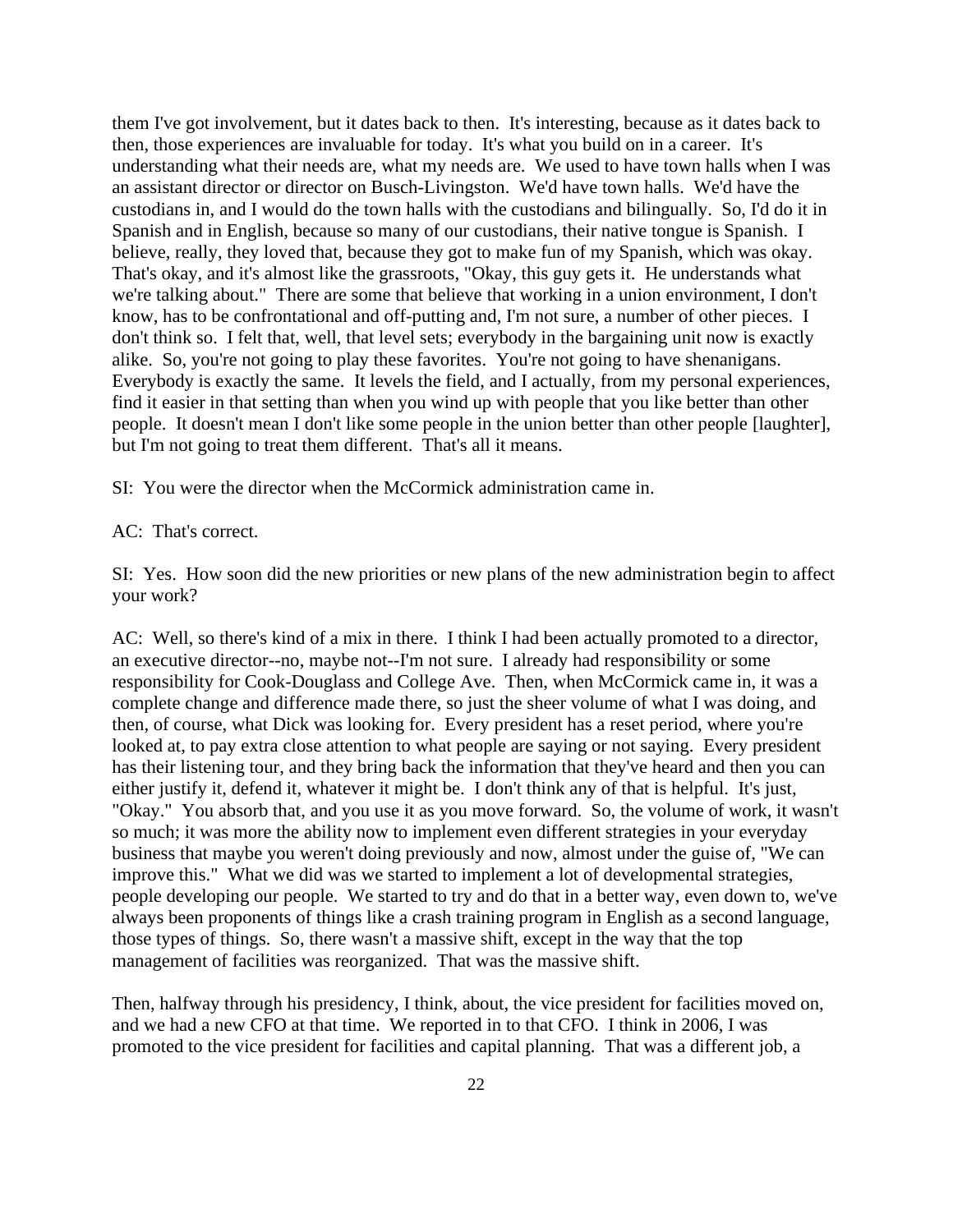completely different job. That's where you're involved literally in what the physical plans for the future of the university look like, and that's a big step from operations. That's something that's really almost a unit, and it is a unit and a department onto its own. What does that look like? What you're trying to do is match up the academic program to the physical presence of the university and what, physically, it'll look like, aesthetically, what it'll look like, how are we going to move that forward, those types of things. So, at the time, we even had, I think, a design competition that had started under my predecessor at the time and just kind of didn't fare well as we moved forward, but it taught us lessons. To me, it wasn't what I would call a failure, because it did teach us lessons, and we had some of the biggest named architectural firms in the world vying to build a new building on campus or to design a new building on campus. We learned lessons from that too and some of the thoughts and ideas of what was going on or not going on. I think that was the biggest shift.

Then, the next biggest shift would be the merger and pulling together two major universities. That was a sizable shift, I mean, two of the largest universities in the country. How do you make that seamlessly meld together? It was a daunting task, but one that, for better or for worse, was pulled off and we are one university today. So, I was intricately and intimately involved in that as well. [Editor's Note: On July 1, 2013, the New Jersey Medical and Health Sciences Education Restructuring Act went into effect, integrating Rutgers with all units of the University of Medicine and Dentistry of New Jersey (UMDNJ), except University Hospital in Newark and the School of Osteopathic Medicine in Stratford.]

Then, of course, when Bob Barchi came onboard, Bob moved on to creating a strategic plan for the university. I have to tell you, a strategic plan makes my job a heck of a lot easier, because then I'm working towards fulfilling components of that strategic plan, not having to build that strategic plan. We always have a saying that, "Facilities follows academics," it's not academics follows facilities. We don't put a building up and then, "Oh, let's get some academic program in the building." I mean, that's the dumbest thing we can do, although, trust me, in years gone by, we may have done some of that. We want a strategic plan, so we can work towards the strategic plan. [Editor's Note: Robert Barchi served as the president of Rutgers from 2012 to 2020.]

At some point, Bob redid his administration as well, and that's when I was promoted to the position I'm in now [Executive Vice President for Strategic Planning and Operations and Chief Operating Officer]. That brought in a number of other areas into it, which included public safety and included things like REHS, Environmental Health and Safety. So, there were a whole bunch of other areas that kind of came into this. I'd really try to lay out, again, what are the plans as the university moves forward? Not the academic program of the university, but how do we fulfill the mission of the academic program? That's the institutional part.

In that shift, one of the positions that I wound up with is the Emergency Management Coordinator for the university. So, that's a position that has to be filled by New Jersey statute, and it's appointed by the Board of Governors, filled by statute. I was nominated for that position by Bob, almost by default really, and then the board approves it and then it's sent up by resolution to the state. What that does is put me in front of crises. We have an Emergency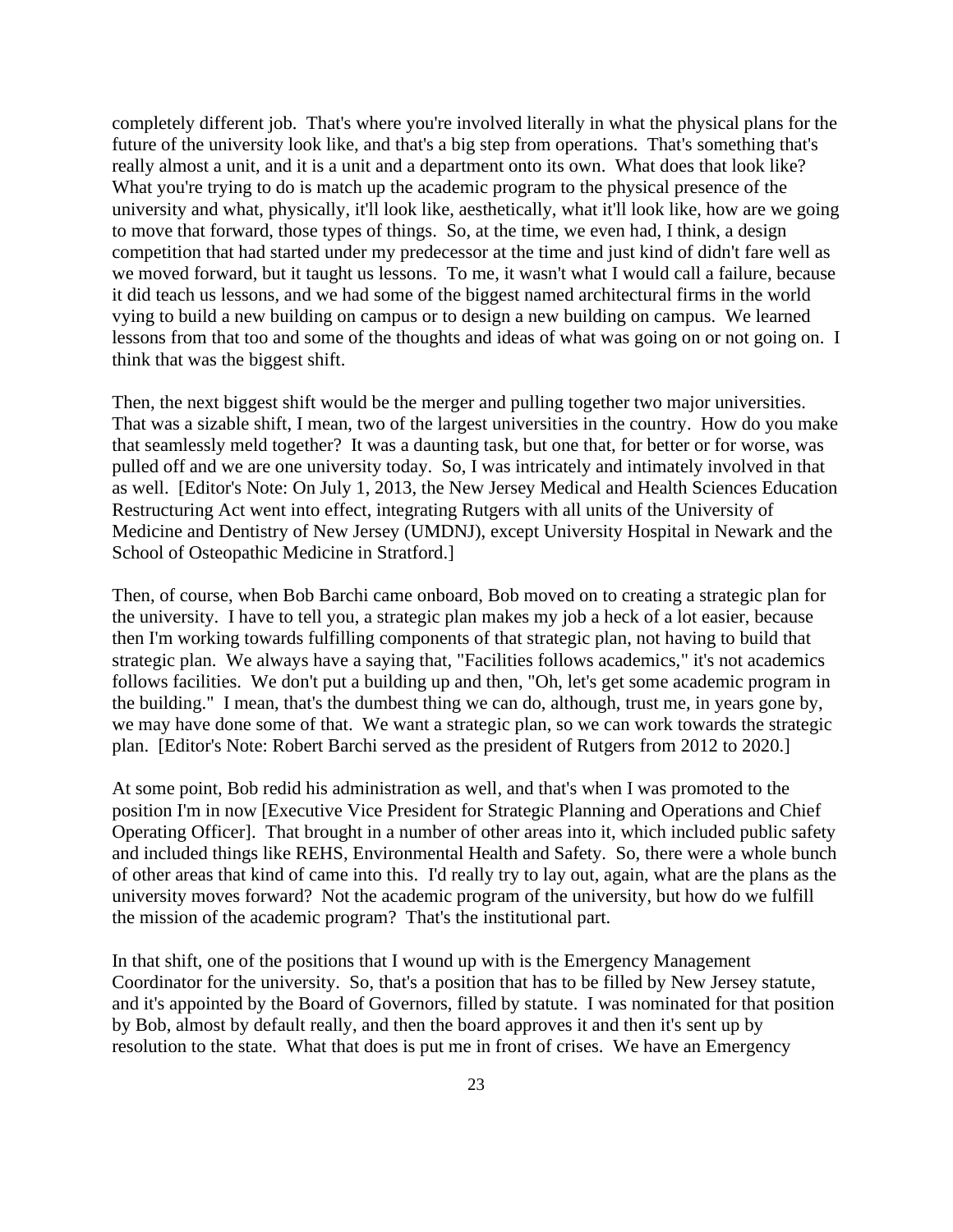Operations Center and all of our university operations plans. So, I become the face and literally the coordinator for the university for emergencies, including pandemics. Who would have thought that a pandemic would've been one that we would've planned for and have to execute and all those good things? That's how I wound up [in that position], not by virtue of my executive vice president or COO position, but by virtue of that statutorily-mandated position that I am in. Even through that position, we've had other incidences. We've had the stabbing at the business school, for instance. We've had threats in Newark with an individual at the law school. We've had a couple of other incidents that we have a whole system set up for that we put into play, including weather. Most people associate it with weather, but that kind of now is the easy one to do, because it really is all of the different incidences that affect the operations of the university, and that's how broadly defined that would be put.

SI: When were you installed in that position?

AC: So, I think it was somewhere around '14-'15, something like that, '15 or '16, actually, in that position itself.

SI: Going back earlier, we will take an example, the first attempt to merge the medical school in the early 2000s, the Vagelos Plan.

AC: Yes.

SI: That really did not get past a planning point, but would you be very involved in doing some prep work for that or putting together something for it?

AC: Yes. There was some prep work that was done, which was more information gathering for that, logistics, sizes, those types of things. That plan, honestly, kind of lacked the commitment on the state's part to execute it. So, that would've been the extent of that prep work. It's much different than the detailed prep work that went into the 2013 plan or 2012 plan that took us into '13. So, yes, a little bit. I mean, at the time, it probably felt like a lot, but looking back, not the case.

SI: Unfortunately, one of the issues that universities all over the country have to deal with is school shootings, which became more prominent during the 2000s. Did that affect your position and the things you had to plan for?

AC: Yes, it did. Especially as you run through the 2000s and especially as my career progressed, your lens is different from one place to another place to another place. So, this lens today, this is a constant concern, violence on campuses, college and, of course, K-12s. That's a constant concern, of which we have no answers. We just don't have answers. Vigilance, of course, is one thing; there's no doubt. There are some physical protections that you can put into place--that's another thing--but, unfortunately, the best answer we have is a response and a response is too late. Something has already happened, whatever that may be. As a vice president for facilities and capital planning, we're looking at the physical pieces you could put in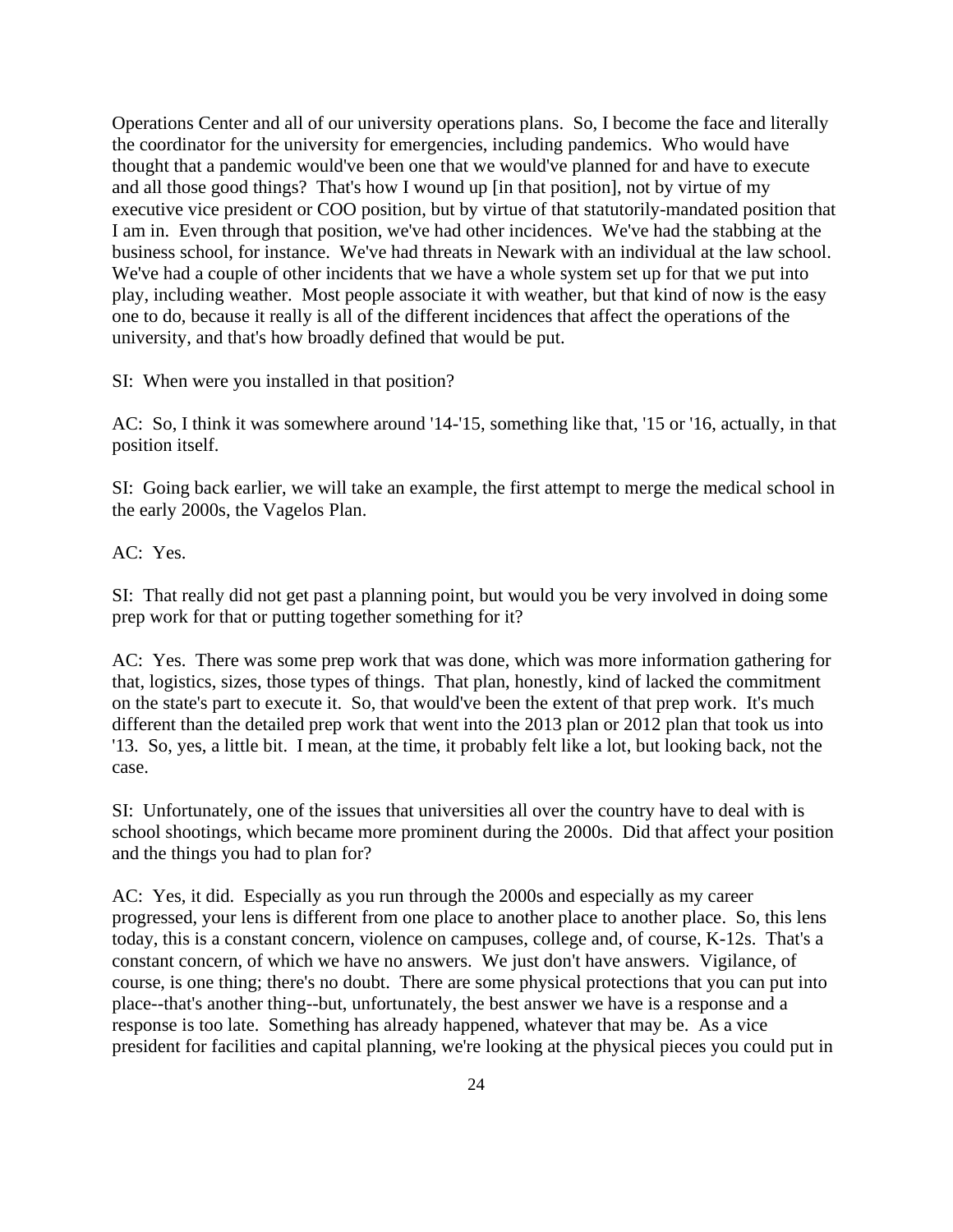place and what is it that we can do from a physical perspective, but you're not looking at response and you're not looking at post-incident. That's not my experience or my lens at that point in time. My lens today is actually more geared towards our preparation, training, in order to have some type of a response, working with other partners, especially in the mental health field, working with student affairs, for vigilance on the part of someone saying something if they hear or see something, and then post-incident, which is--once you've done your mitigation and you've done your response, that almost becomes much more difficult to deal with than that emergency piece right up front.

My lens has been different, and my education has been different, as I've moved through these, as I've gotten more involved in public safety. I don't profess to be a public safety professional, I am not, but I am schooled now, again, by virtue of my position and I understand what it is we do and why we do it. I fear--if anybody ever says, "What's that thing that keeps you up at night?" Everything else is fixable, but you can't fix somebody coming in with an act of violence that, in the biggest sense, you have no control over. We are a university, and by our nature, we are open. That's what we want to do. This exchange of thought and ideas is what propels us forward, and we are open and all encompassing. So, preparation, it's the opposite of being open and all encompassing, and that's that fine line.

It's the same thing as what's happening now with COVID-19. One of the biggest things we need to do is really break up everything that we've ever done. We're not built for segregation. We're built for congregation; every plan we have, it's around congregation. Now, we're de-densifying, a great new word we hear all the time. It's opposite what we've been trained and taught and what our business is all about, and public safety is, in many ways, the same way.

SI: Let me just pause for one moment.

#### [RECORDING PAUSED]

PC: One of the things I want to talk to you about, not today, when we come back, is your role in Hurricane Sandy, and how much of a preparatory experience that was for dealing with other crises. I want to follow up though briefly on what you said about the shooting. It is striking how different the way in which the public school system has dealt with that as opposed to Rutgers and colleges more generally. Everything you said today makes sense to me in terms of what I know. In my own department, history, we have a number of former graduate students who teach at Virginia Tech, and I have heard a lot of stories from there about the 2007 shooting, critiques of how they dealt with their horrific experience. So, I wondered--just quick reflection on that. I mean, with the public school systems, kids go through drills about this all the time, and there are people who sell them packages of videos that they're required to show in their classes and all that. Does Rutgers get bombarded with ideas like that? I know we have not done those things, but are those discussed? Do vendors come to you or to some member of the administration to say, "This is something all your students or all your professors should go through"?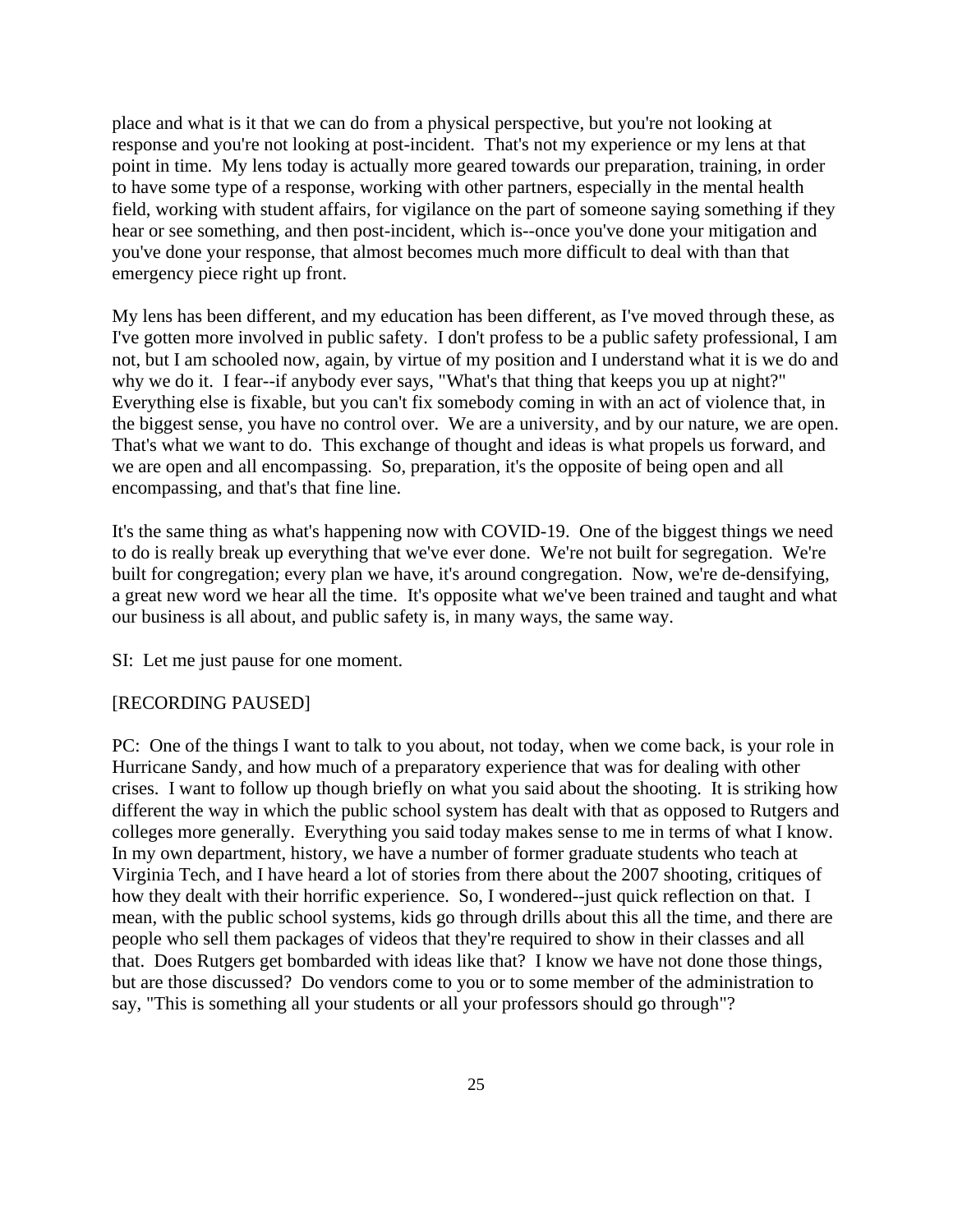AC: So, we actually do a training session for students in orientation before they come onboard, so that we do. So, I think you'll find this interesting how the world changes. When training began in the public school systems, it was, "Run to the back of the room, hide under your desks, pull as many of them together as you can." Now, we're telling people, "Get the hell out as fast as you can, and if you can't move fast enough, fight--literally fight--because you have no shot by hiding in the back of the room, unfortunately." So, these things are forever changing as we move forward. It's a shame, since Newtown, that children in kindergarten and first grade and second grade have to be trained in these types of events. I recall, of course, vividly, the fire drills and leaving the school and walking down the block and all of that, but the seriousness of this is so much more. [Editor's Note: The Sandy Hook Elementary School shooting occurred in Newtown, Connecticut on December 14, 2012, when a twenty-year-old gunman shot and killed twenty children and six adult staff members.]

We get people all the time--all the time--who are trying to sell us different merchandise. Some of it we look at, but I'll tell you, what we really look at is, A, public safety departments across the country also have their association--this is not of colleges and universities--and what are some of their best practices, and, then, best practices of universities and colleges, outside of public safety. What are those best practices, and what do they put into place? Those are the ones we really heavily rely on, and if there's a vendor or something we need from there, we will reach out to vendors and bring them in. They have a place. This, by the way, reminds me a little bit of- everybody sells N95 masks now too. So, there is a place for them. We really look more towards those best practices in what we can use and what we can implement as we move forward.

Just as an aside, even locking classroom doors is a problem. It's a major problem because of fire code issues, egress issues. While we'd love to run around and put a lock on every door, we can't do it. We're not allowed to do it. So, we have these competing issues against each other, and yet somehow we have to thread that needle and try and find a middle ground.

SI: I just have one final quick question for this session. Those of us who work in history are always promoting the value of a liberal arts education as foundational to anything you might do. Your undergraduate experience was in political science, which, on the surface, does not seem to necessarily support what you are doing. Do you see yourself drawing on aspects of your own education at Seton Hall for this job even today?

AC: You can't underestimate the value of a liberal arts education if you want someone to see the whole picture. That's my personal view. I probably just pissed off a lot of business majors and the engineering school. [laughter] I think that it gives you a different perspective, because I believe, unfortunately, that when you are in something like engineering, it is a little too myopic for me. So, you might take some liberal arts courses--don't get me wrong--but it's a different type of thinking, and that's fine. I can't do their work. I can't design an HVAC system; I just can't. When I see some of these courses like engineering, the five and six-year ones with engineering and business and you come out with maybe a master's in business administration, I think that is the way to go. I think the more we interject liberal arts into the curriculum, the better off we are, because I think it opens up different pathways for thinking, evolution for